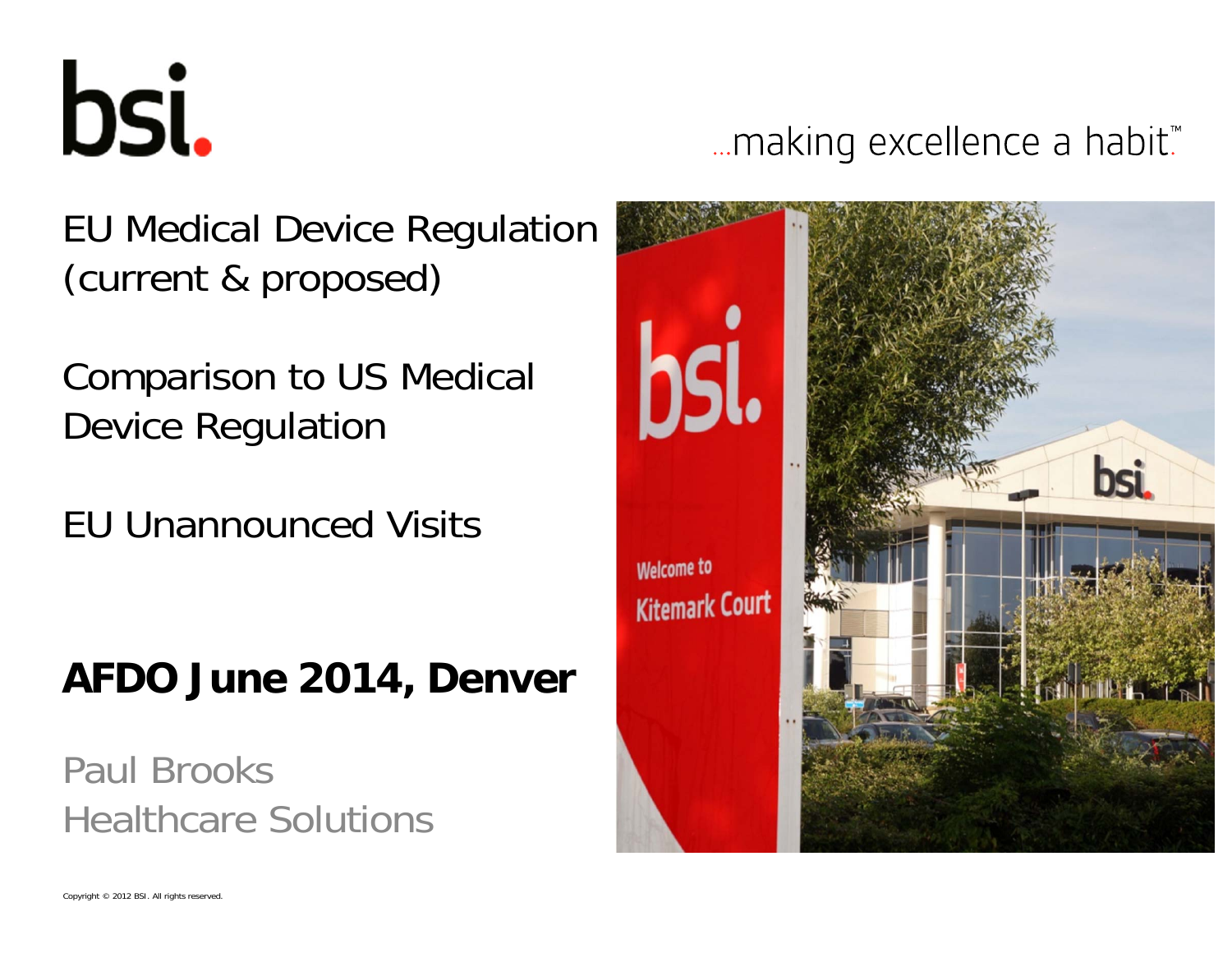# BSI Healthcare Mission



To ensure patient safety while supporting timely access to medical device technology globally.

To provide our customers thorough, responsive, predictable conformity assessments, evaluations and certifications that are recognized and accepted worldwide.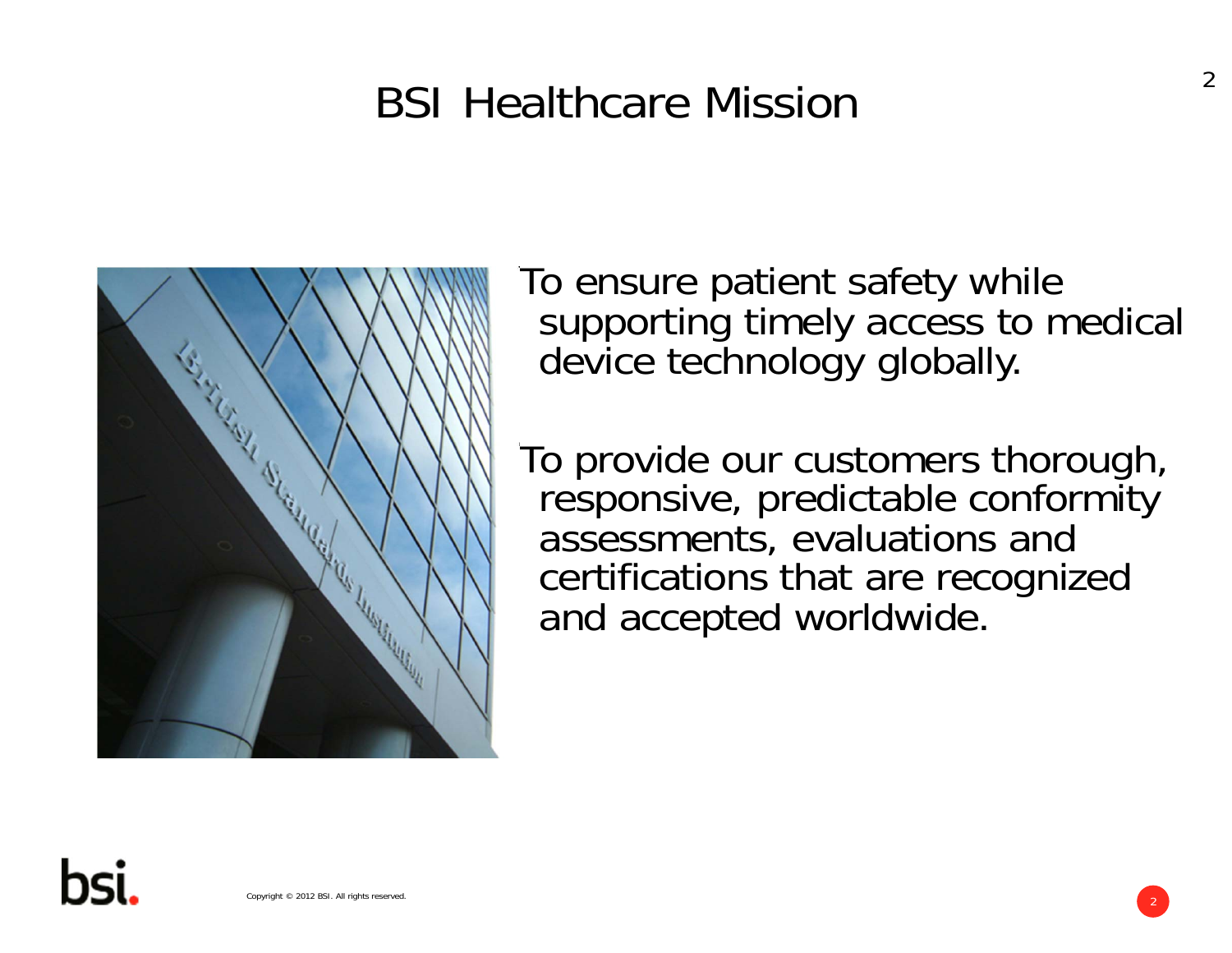- Medical device directives (AIMDD, MDD, IVDD)
	- Single common framework
	- Individual sovereign nations (Member States)
	- Transposed into national regulations
- Manufacturers regulatory staff must understand and interpret the directives
- Reimbursement varies by Member State
- Additional registration requirements in some Member **States**

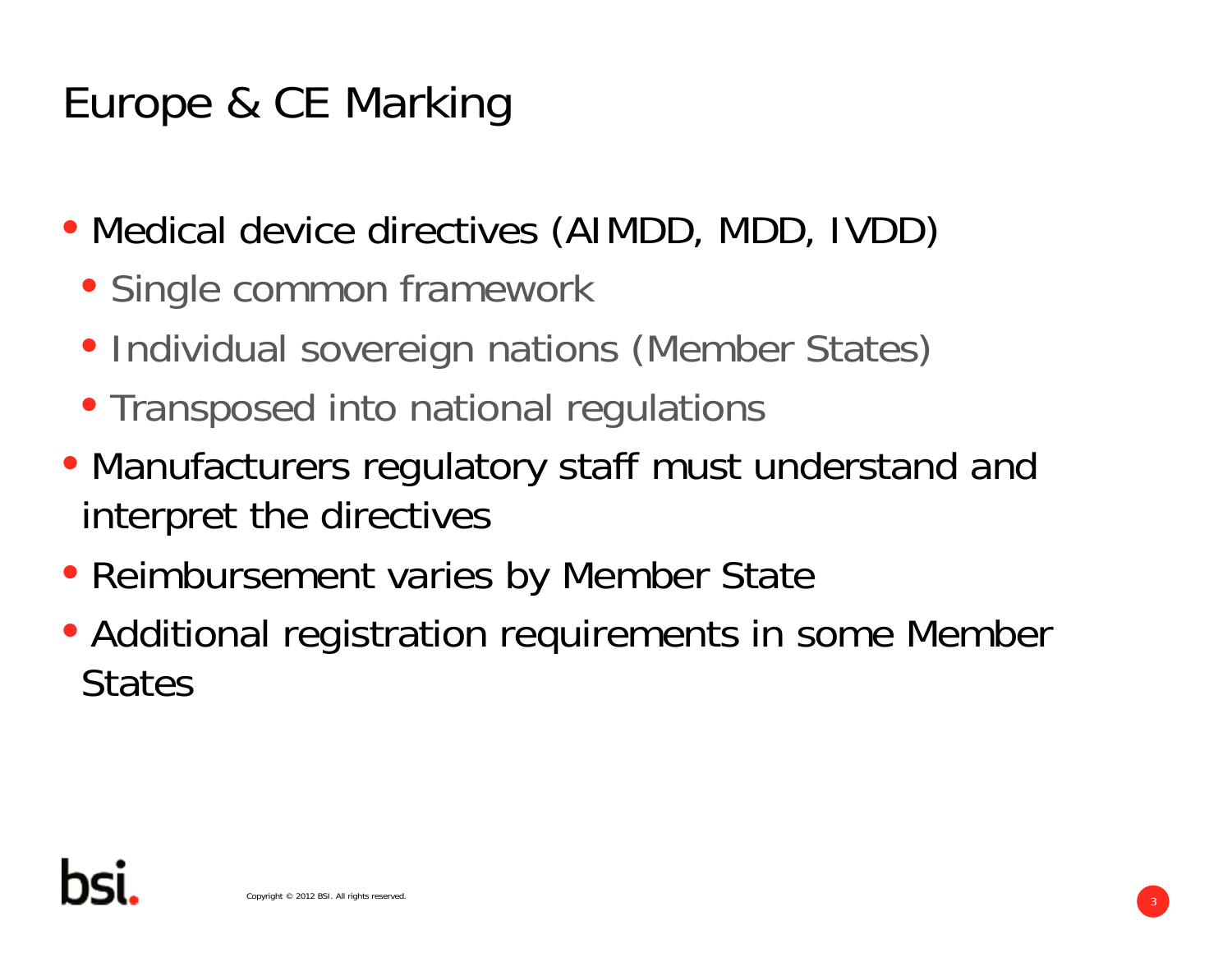- European Commission (EC)
	- Proposes and issues EU Regulations, Directives and Recommendations
	- Coordinates EU Member State Competent Authority cooperation
	- Designates Notified Bodies
	- Issues guidance documents (MEDDEV's)
	- Ensures the effective operation of the single market

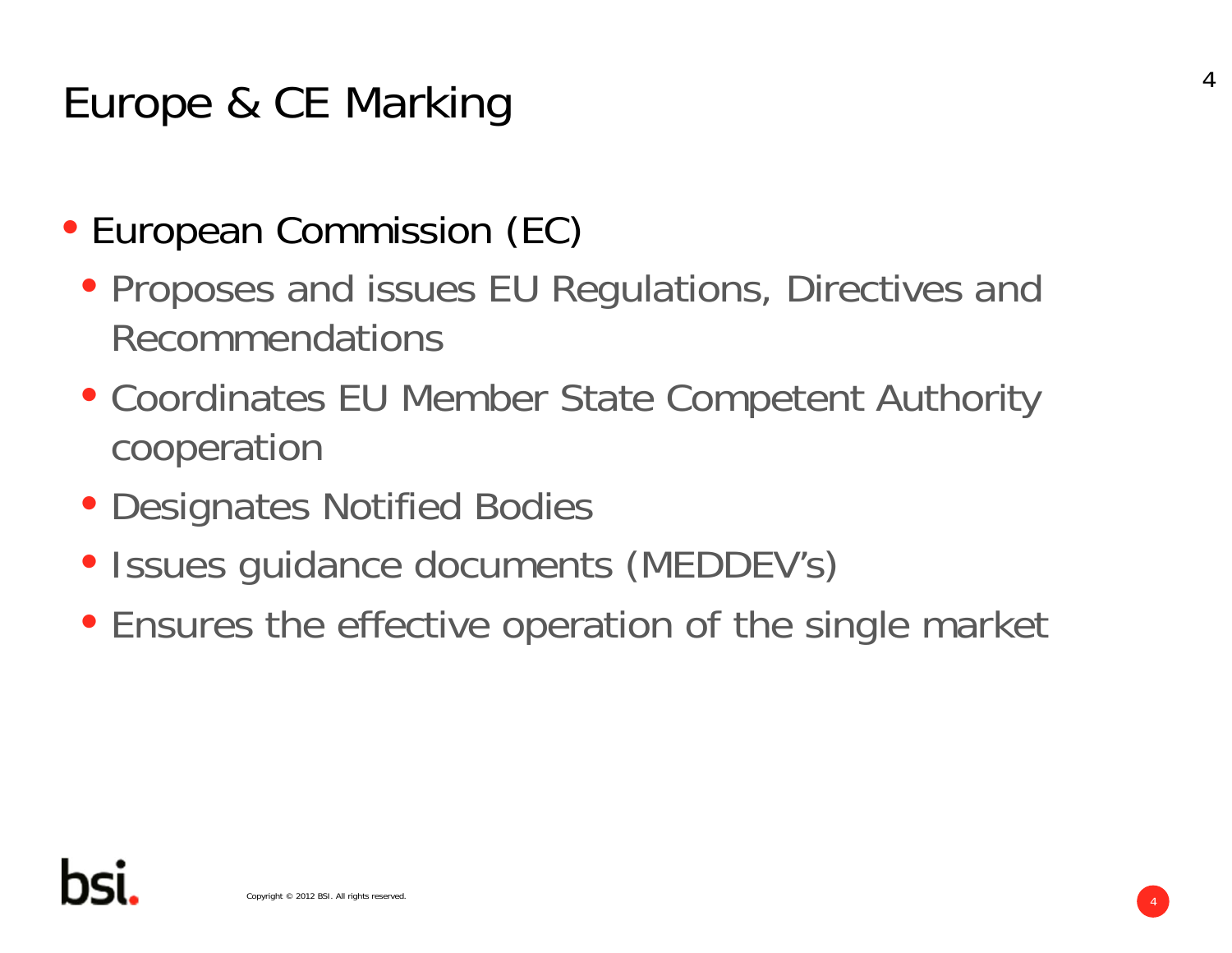- Competent Authority (CA)
	- Acts for each EU Member State Regulator
	- Responsible for enforcement of regulations
	- Provides designation of Notified Bodies to the EC
	- Provide guidance and interpretation
	- Approves clinical investigations
	- Receives vigilance incidence reports and investigates
	- Responsible for safeguarding public safety
	- Conducts market surveillance

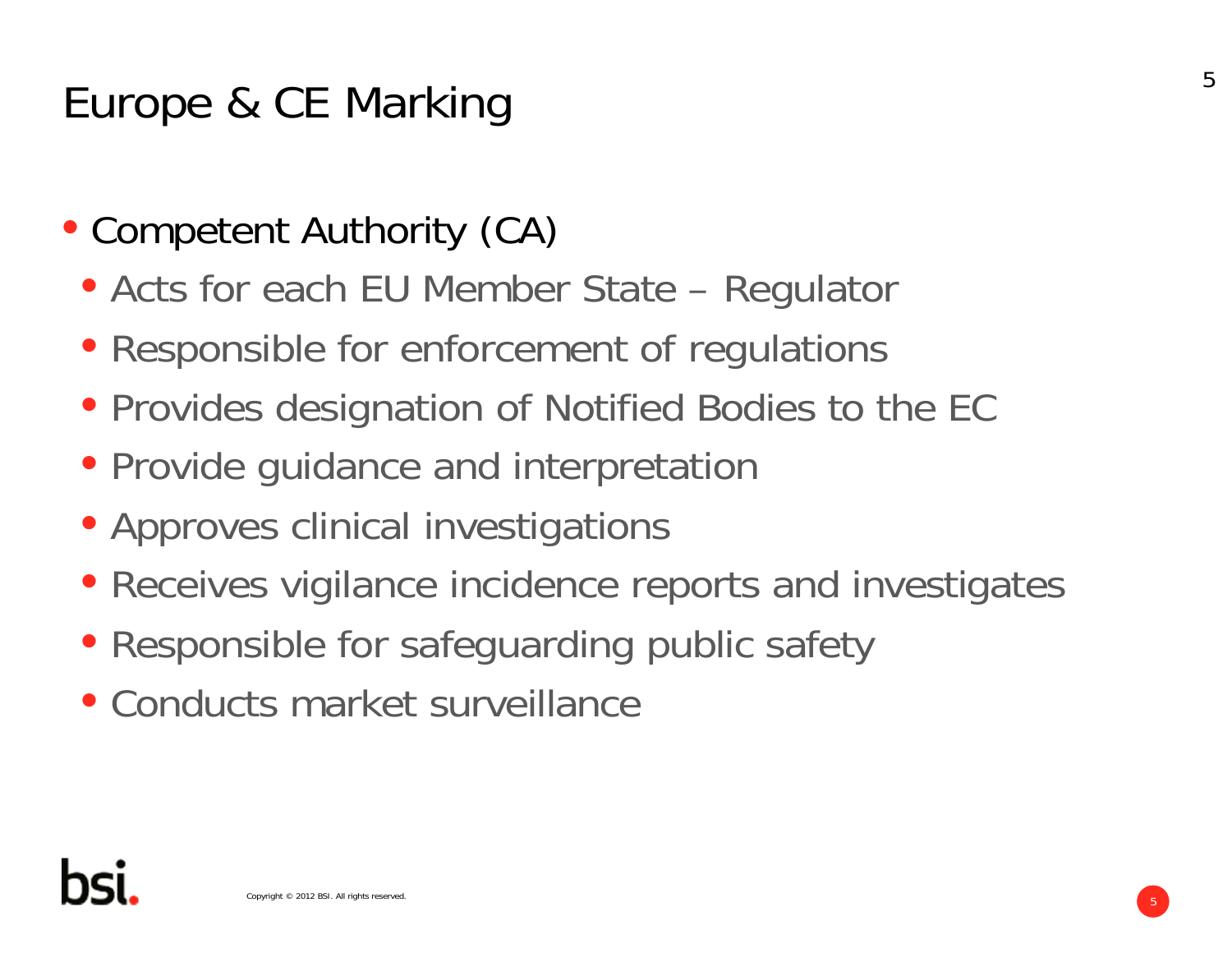# • Notified Body (NB)

- Third party expert, competent certification / conformity assessment body
- Designated by EU Member State Competent Authority
- Conducts conformity assessment to verify manufacturers claims of compliance
	- Medical device technical documentation reviews
	- Quality systems assessments (ISO 13485) <sup>o</sup>Many devices can be covered under the QMS
	- Ongoing surveillance of manufacturers (annual)
	- Design dossiers examination for higher risk devices
	- Five year renewal (revisit CE Marking decisions)

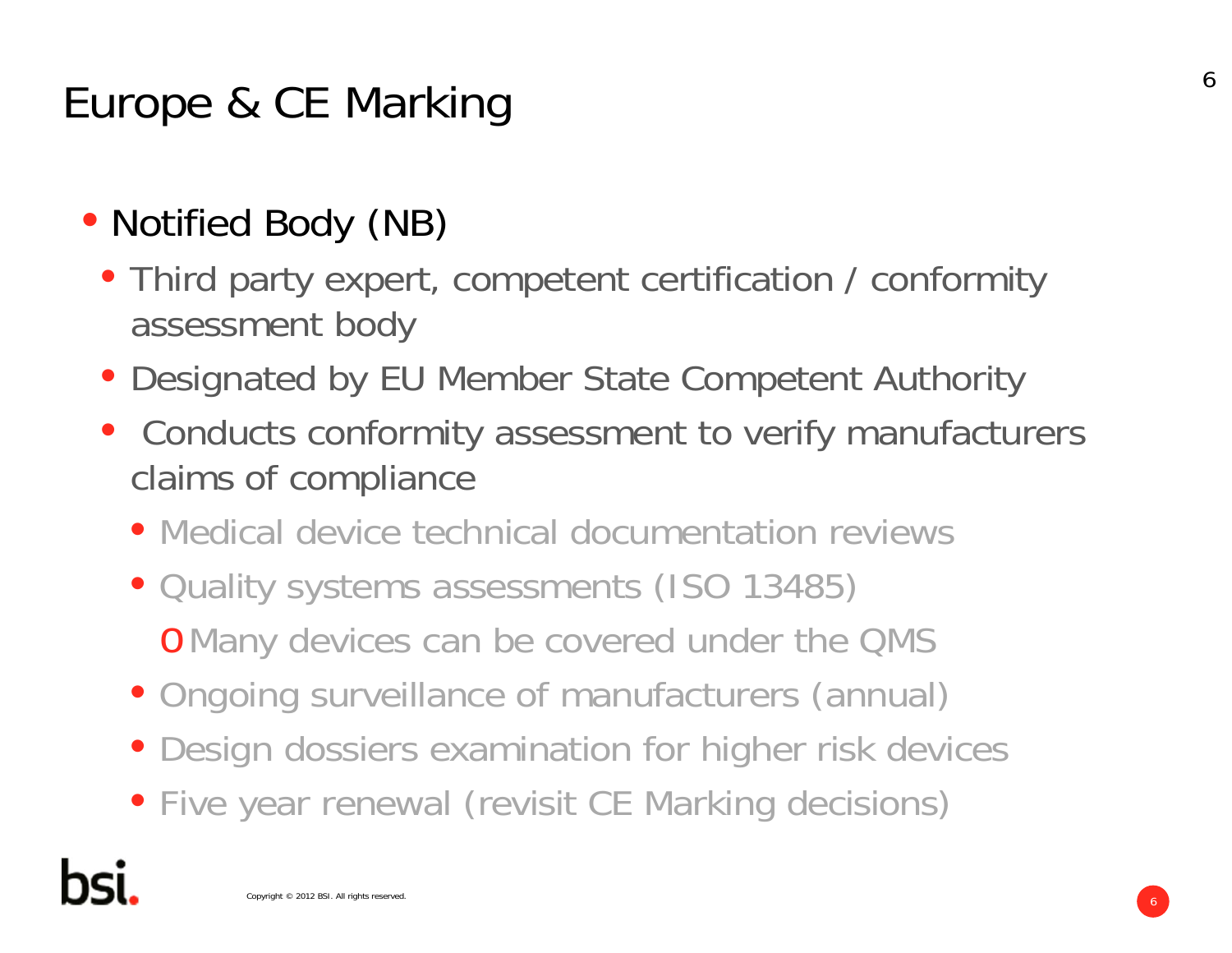# EU Definitions

- Manufacturer
- Medical Device
	- AIMD, Medical Device, In Vitro Diagnostic
	- Medical purpose
- Accessory
- Placing on the Market
- Need for CE Marking
	- Custom made devices
	- Device for Clinical Investigation
- Combination Devices
	- Devices that incorporate medical substances and/or animal derived materials and/or human blood products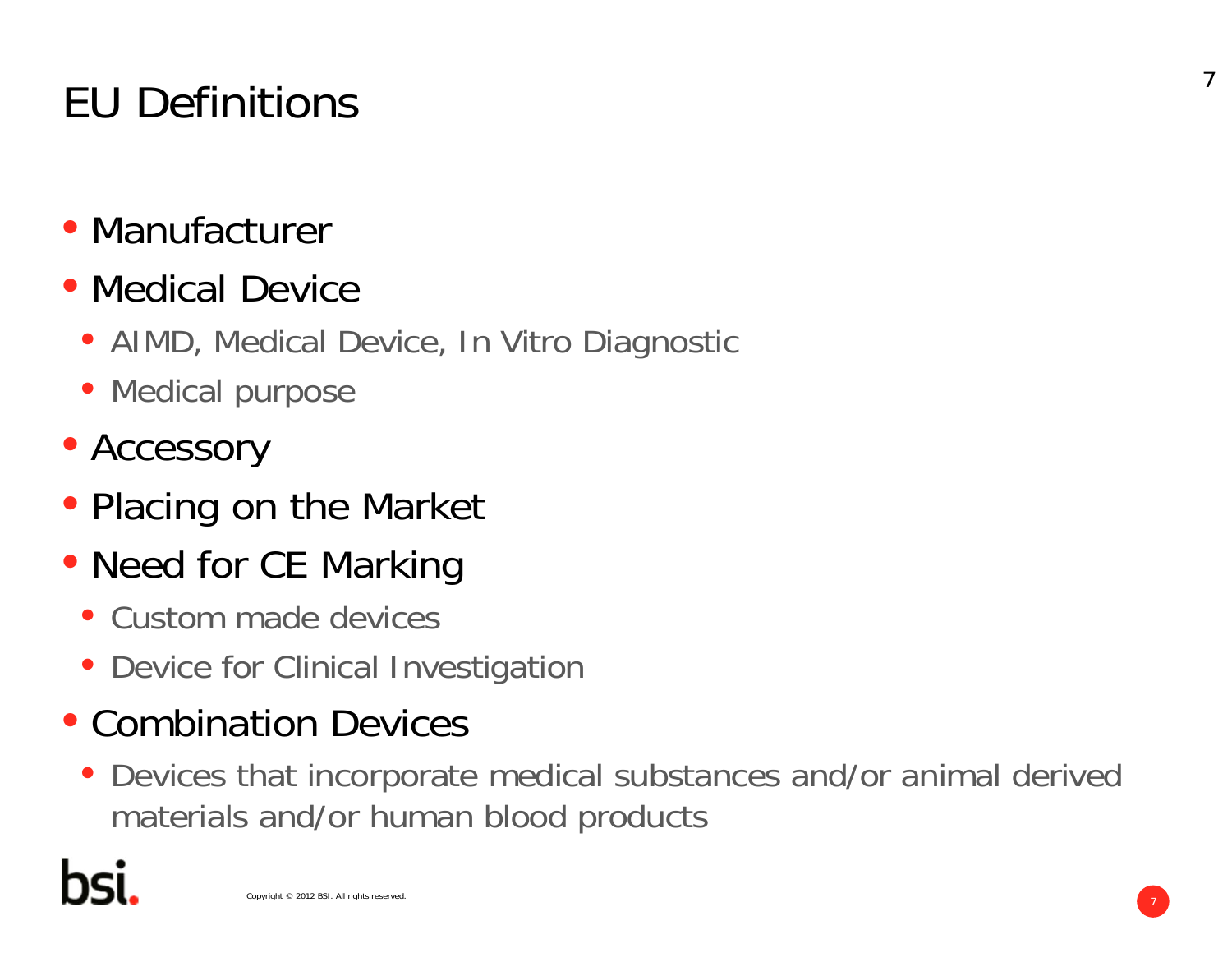# • EU Directives require

- Classification risk/rules based
- Compliance with Essential Requirements
- Harmonized standards presumption
- Clinical evaluation
- Technical Documentation
- Conformity assessment based on risk (quality and/or product evaluation)
- Post marketing activities (reactive and pro-active)
- Declaration of conformity

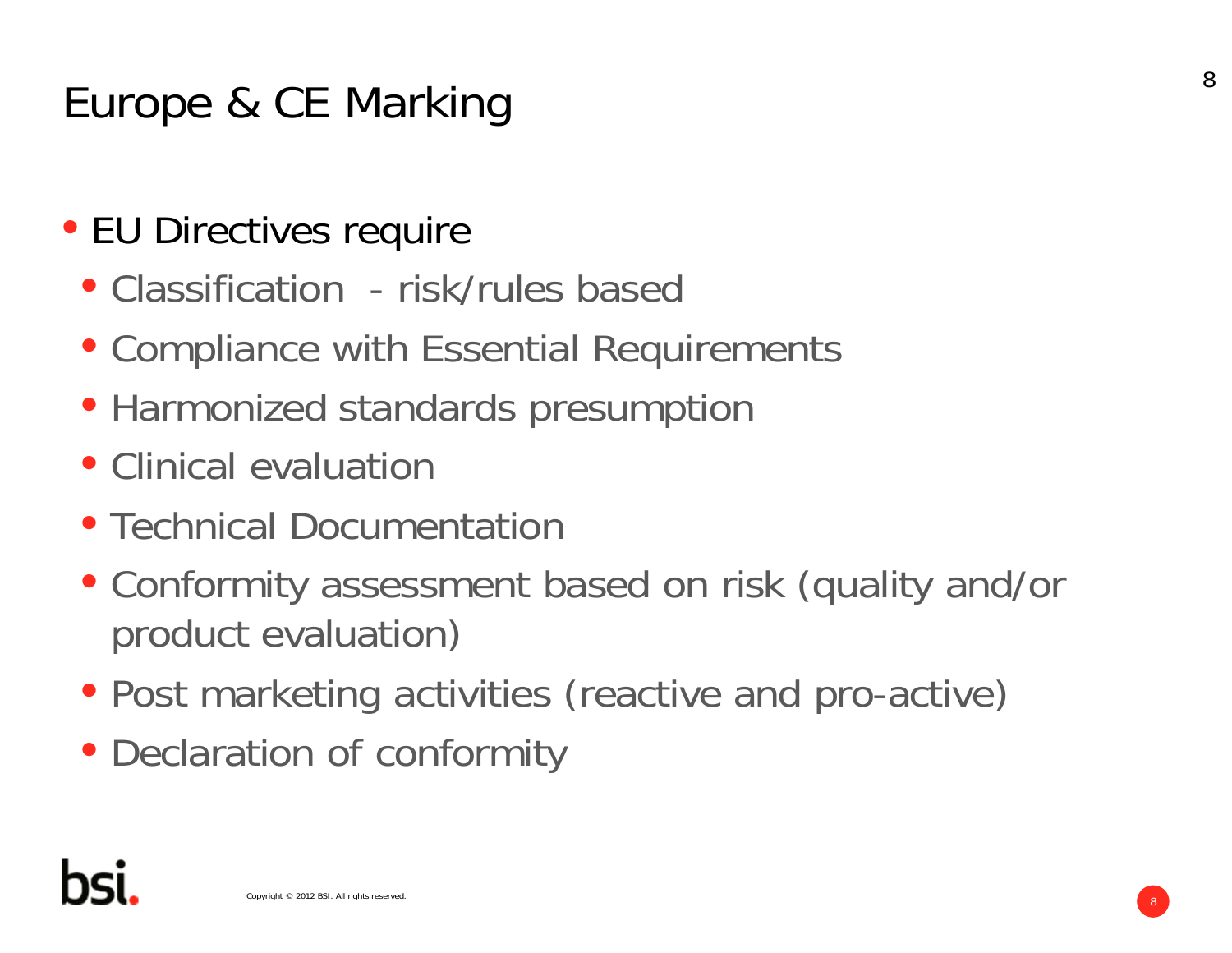# Quality Assurance System Requirements

- The QS application must include the name and address of the manufacturer and any additional manufacturing site covered by the quality system.
- Application of the quality system must ensure that the products conform to the provisions of this Directive which apply to them at every stage, from design to final inspection.
- Technical documentation must include adequate description of organization of business and in particular, where the design, manufacture and/or final inspection and testing of the products, or elements thereof, is carried out by a third party, the methods of monitoring the efficient operation of the quality system and in particular the type and extent of control applied to the third party.

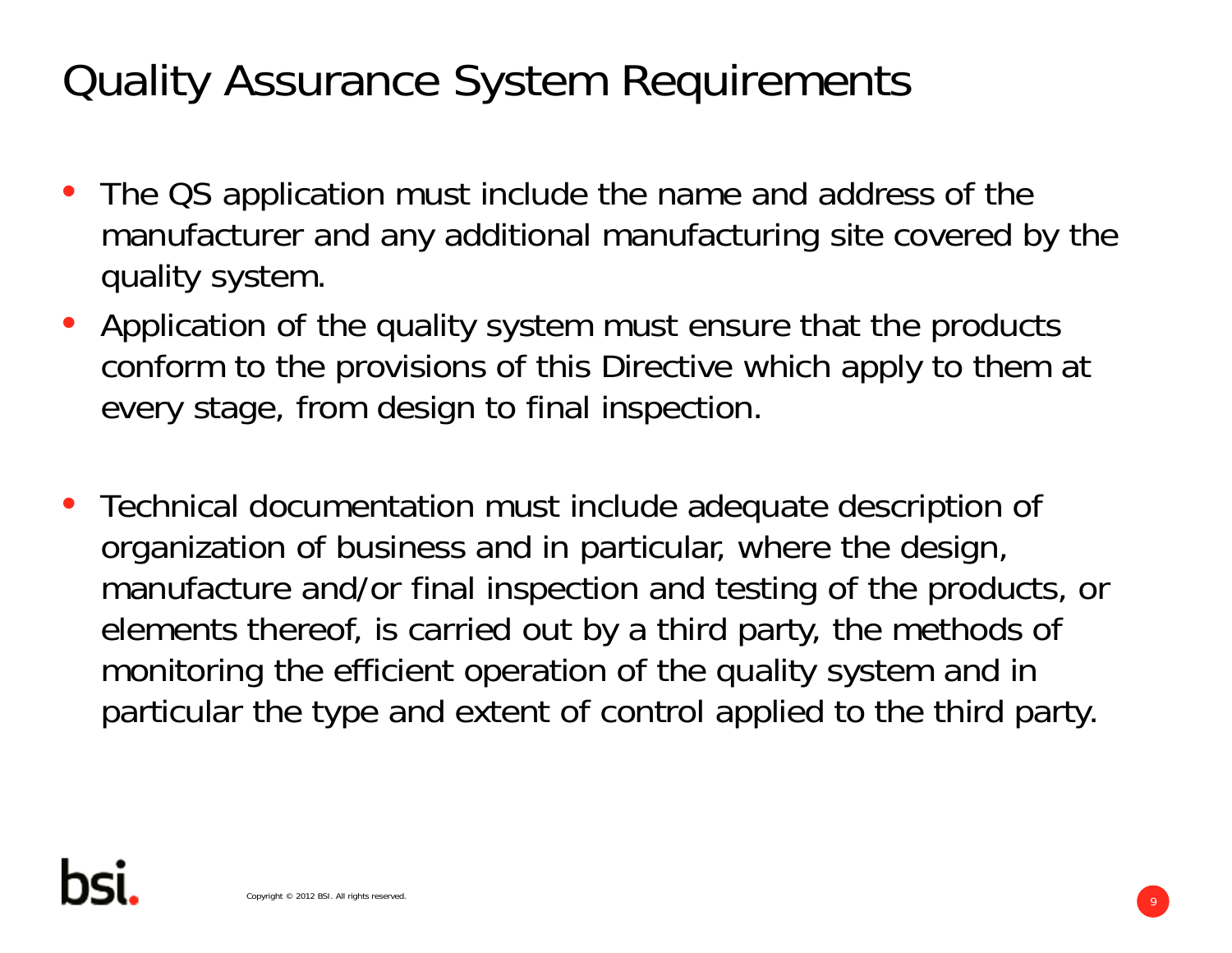# Quality Assurance System Requirements

- The notified body must audit the quality system to determine whether it meets the requirements referred to in Section 3.2. It must presume that quality systems which implement the relevant harmonized standards conform to these requirements.
- EN ISO 13485:2012 provides a presumption of conformity
- The assessment team must include at least one member with past experience of assessments of the technology concerned.
- The assessment procedure must include an inspection on the manufacturer's premises and, in duly substantiated cases, on the premises of the manufacturer's suppliers and/or subcontractors to inspect the manufacturing processes.
- The decision is notified to the manufacturer. It must contain the conclusions of the inspection and a reasoned assessment.

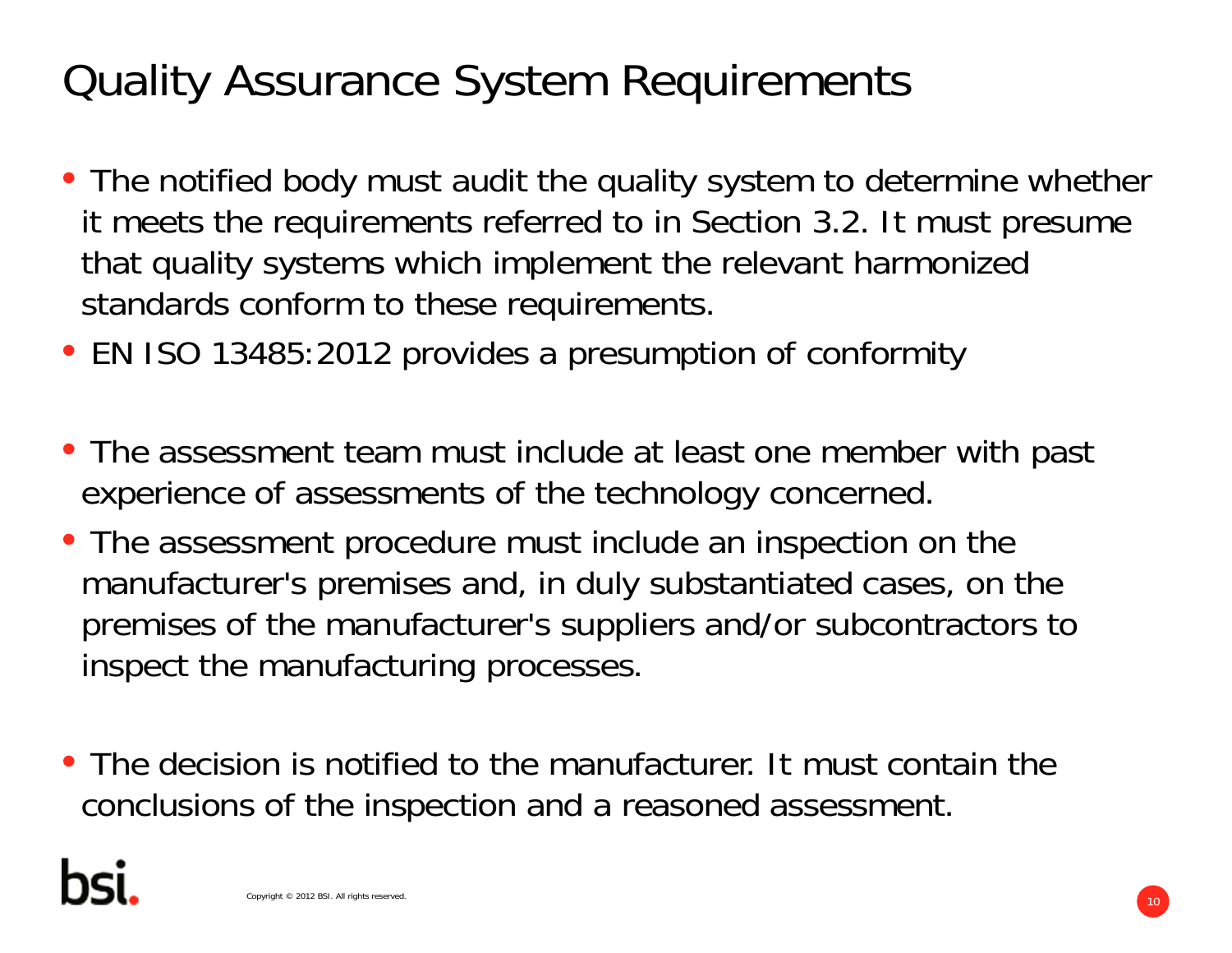# Classification

- Risk based system
- Medical Devices Directive
	- Class I to III Rules based
- Active Implantable Medical Devices Directive
	- One class (equivalent to MDD class III)
- **In Vitro Diagnostics Directive** 
	- List based
	- Self use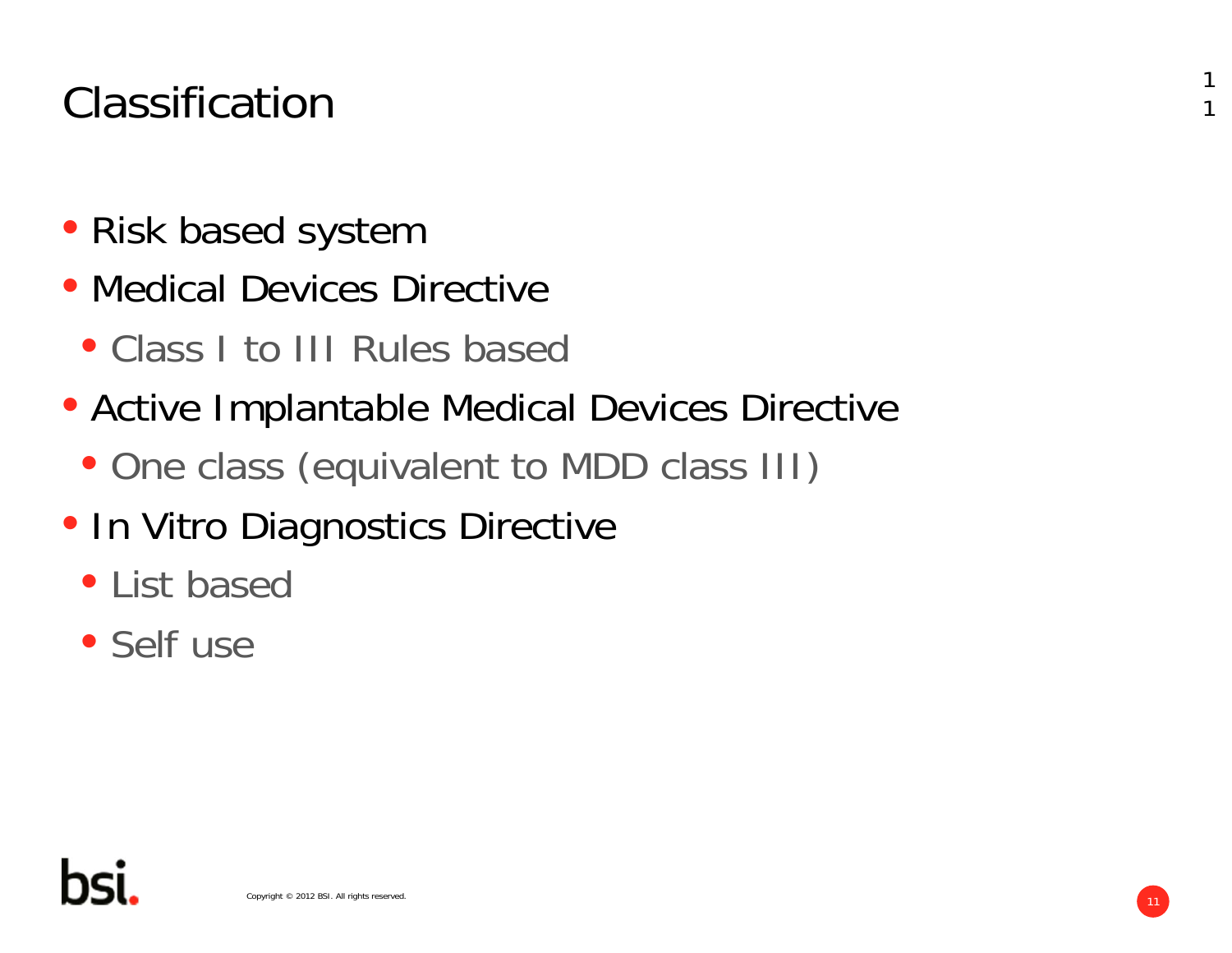

#### Copyright © 2012 BSI. All rights reserved.  $12$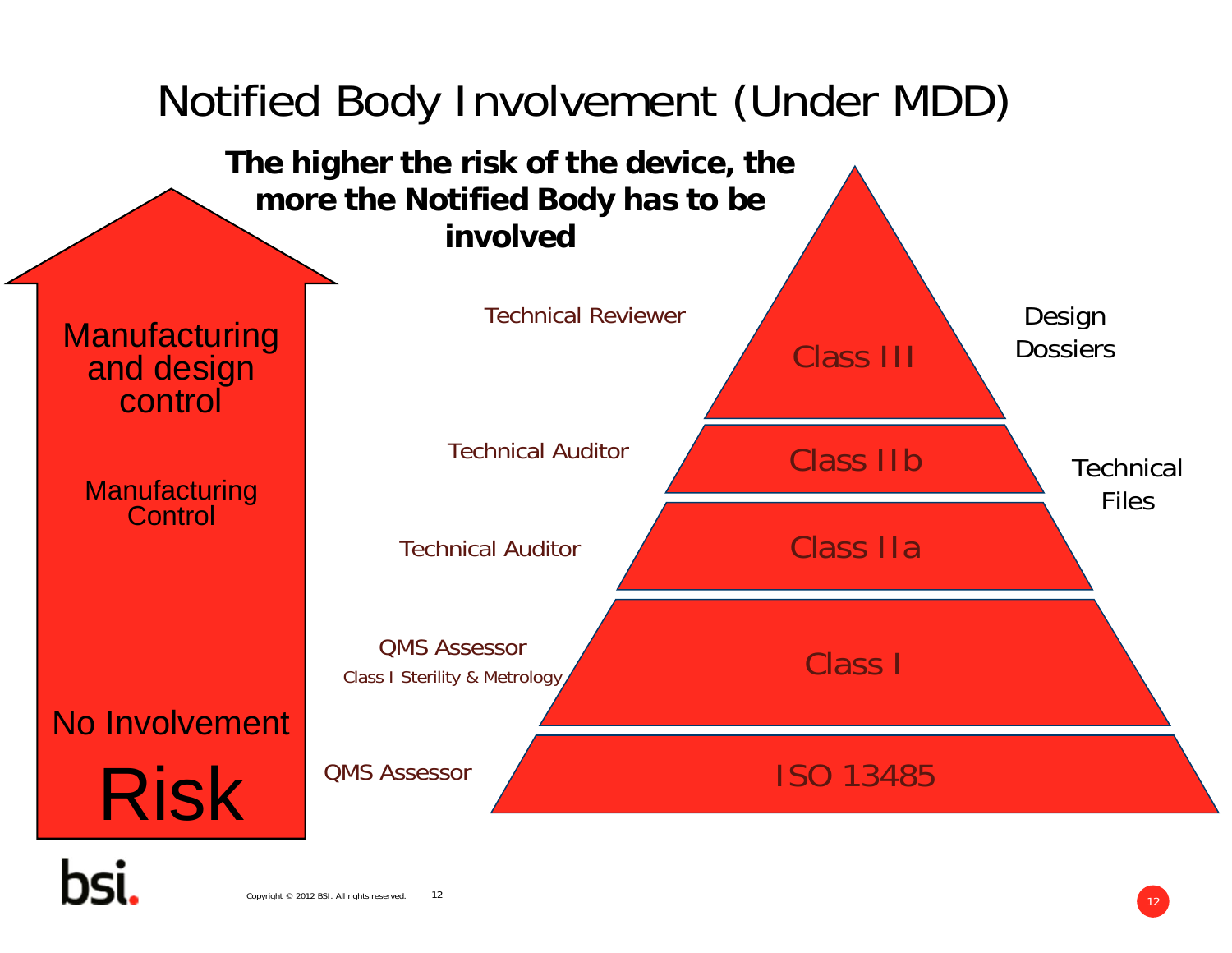# Technical Documentation

- The requirements for the technical documentation are laid down in conformity assessment annexes of the directives
- As a general rule, the documentation should cover the design, manufacture and intended use of the product and evidence for safety and performance
- Demonstrates compliance with Essential Requirements
- Available to EU Member States
- For lay-out: GHTF doc. STED www.ghtf.org

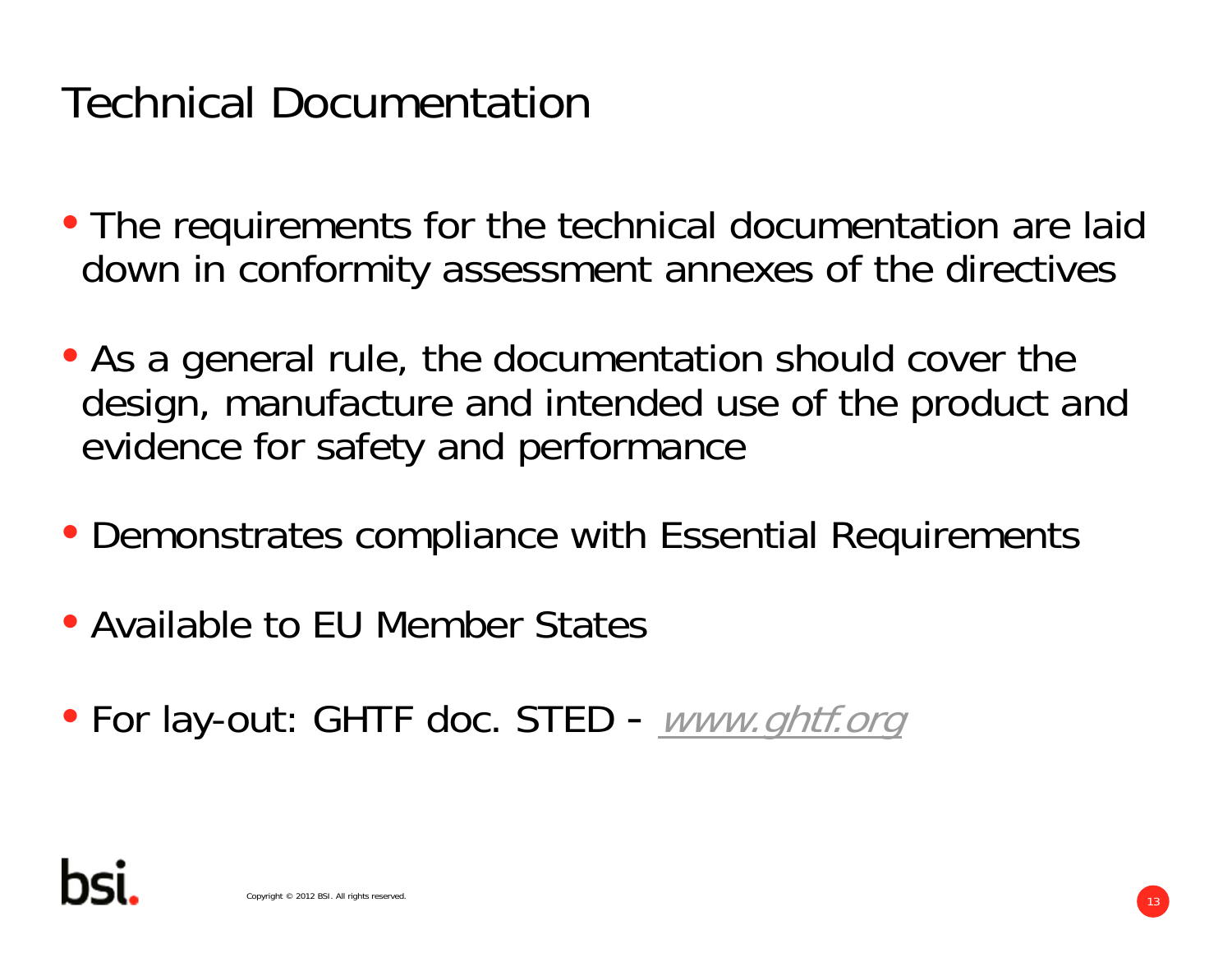# Technical Documentation - Content

The technical documentation must allow assessment of the conformity of the product with the requirements of the Directive. **It must include in particular:**

- general description of the product and intended use(s),
- design drawings, methods of manufacture, diagrams of components,
- explanations necessary to understand the operations of the product,
- results of the risk analysis,
- list of harmonised standards, applied in full or in part,
- descriptions of the solutions adopted to meet the ERs,
- in the case sterile products validation report,

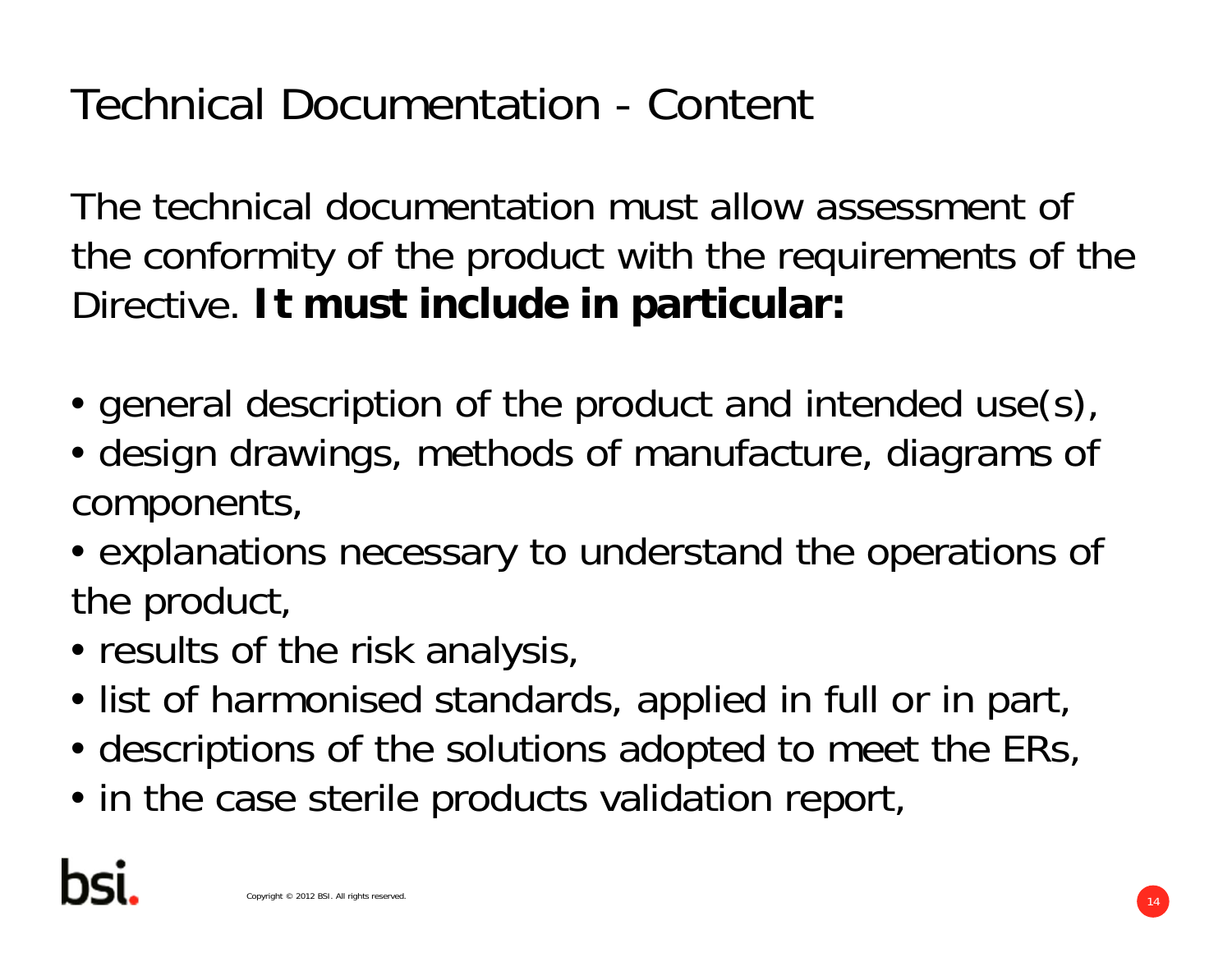Technical Documentation - Content

- results of the design calculations and inspections carried out,
- if the device is to be connected to other device(s), proof must be provided that it conforms to the ERs,
- solutions adopted as referred to in Annex I,
- pre-clinical evaluation,
- clinical evaluation in accordance with Annex X,
- label and instructions for use.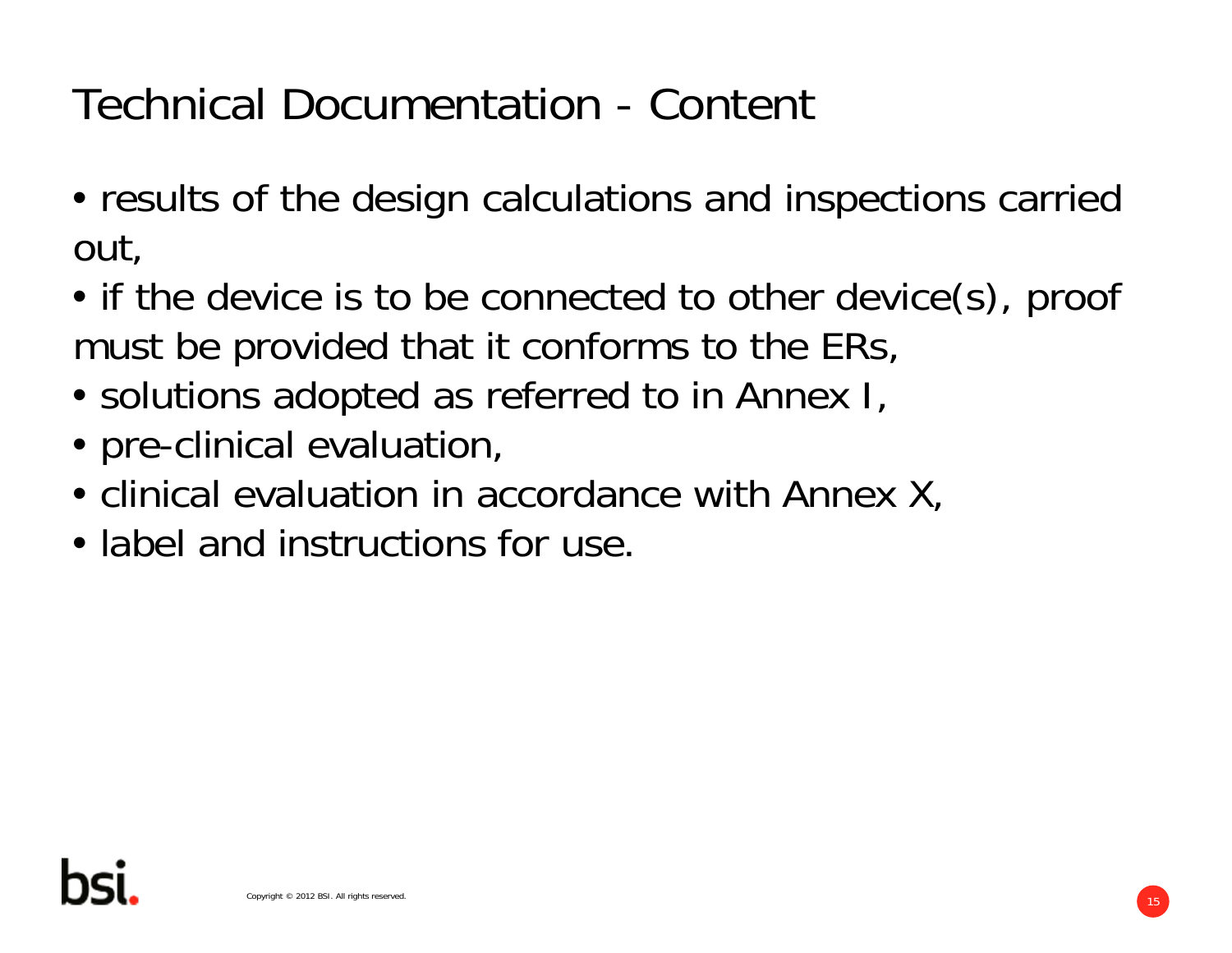# Technical Documentation Review

- Class I (Plus Most IVD)
	- Manufacture self-declare no Notified Body involvement
- Class IIa & Class IIb (Medium Risk IVD)
	- Manufacturer applies for a certification scope
	- Devices are divided 'device subcategory' and 'generic device group'
	- Notified body is required to sample technical documentation
	- Up to 5 year certification recommendation for the scope of devices
	- Plan to sample all 'device subcategory' and 'generic device group' over 5 year certification plan
	- Technical documentation sampled pre and post market

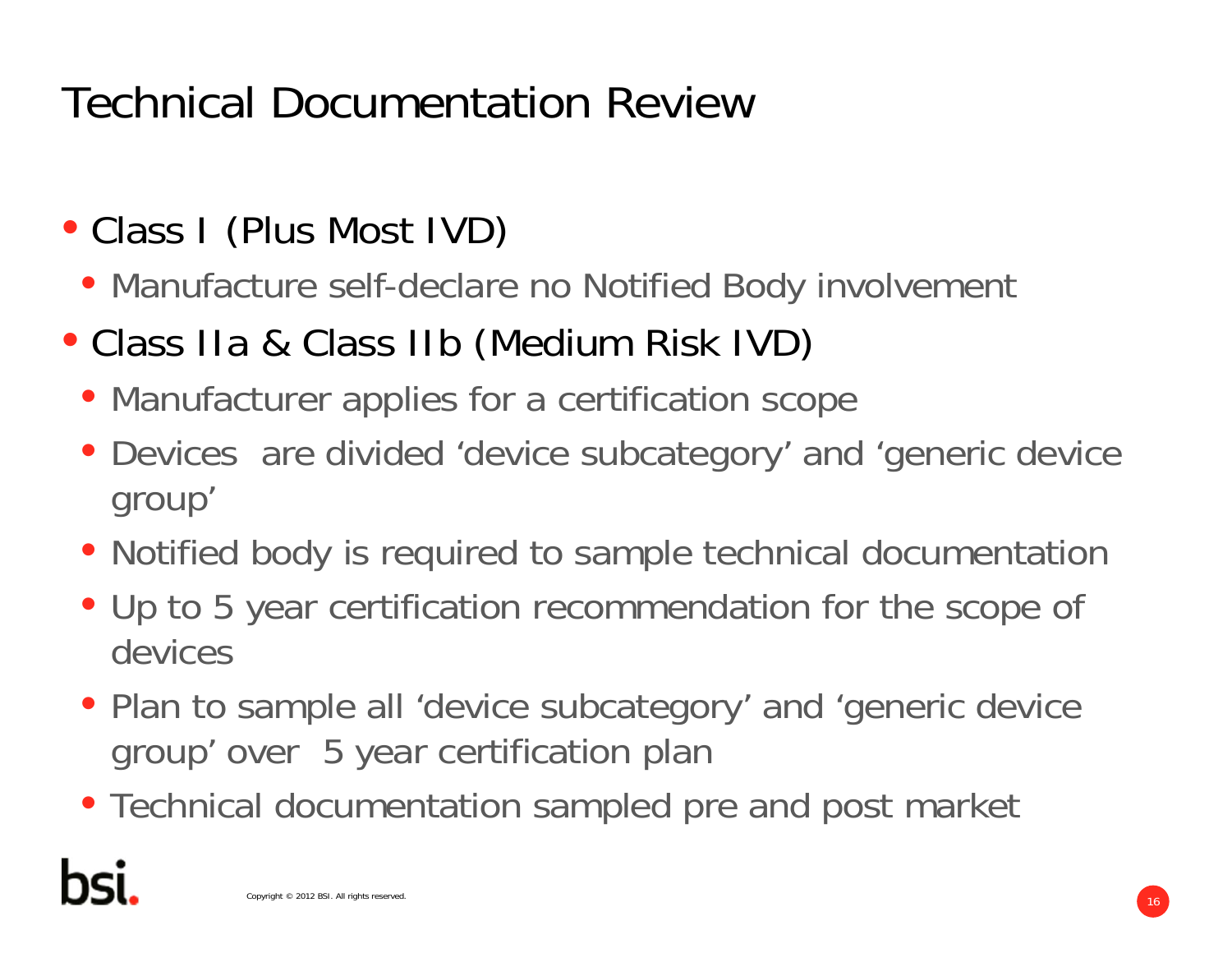# Class III (AIMD & High Risk IVD) Design Dossier Examination

- Full technical documentation submitted to notified body as a design dossier
	- Same technical documentation elements as class IIa/IIb
- Design dossier examined by the notified body
- Dossier should include Post Market Surveillance Plans (PMS) –including if appropriate Post Market Clinical Followup (PMCF)
- Five year EC Design Examination Certificate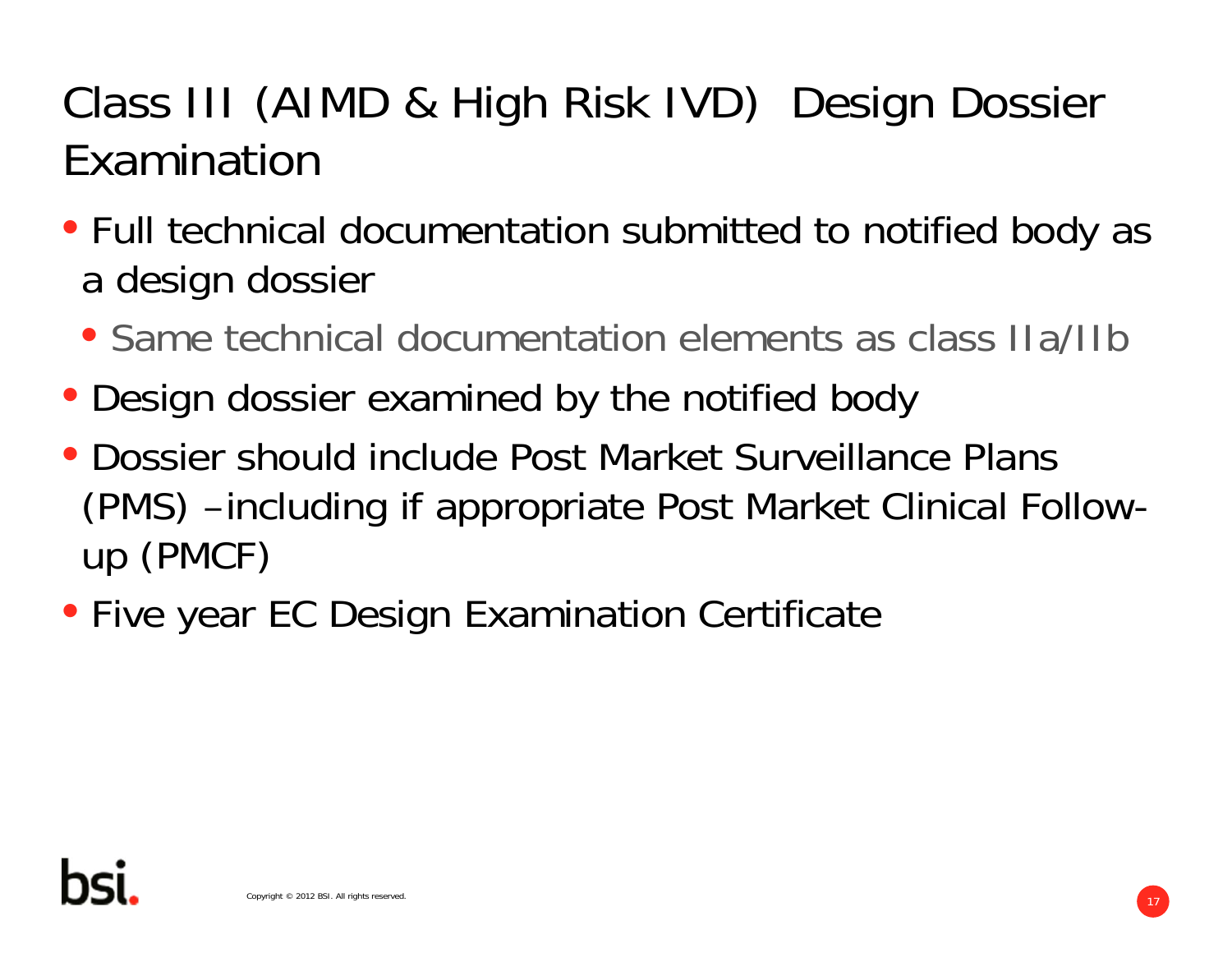# Essential Requirements (ER)

- 1. Safe benefits outweigh risk
- 2. State of the art inform of residual risks
- 3. Perform as intended
- 4. Lifetime defined
- 5. Packaging suitable for transport and storage
- **6.** Side effects acceptable
	- a) Clinical data evaluation
- 7 12. Specific
- 13. Labelling
- Additional:
	- applicability of the Machinery Directive (Article 3) & PPE (Article 1, clause 6)

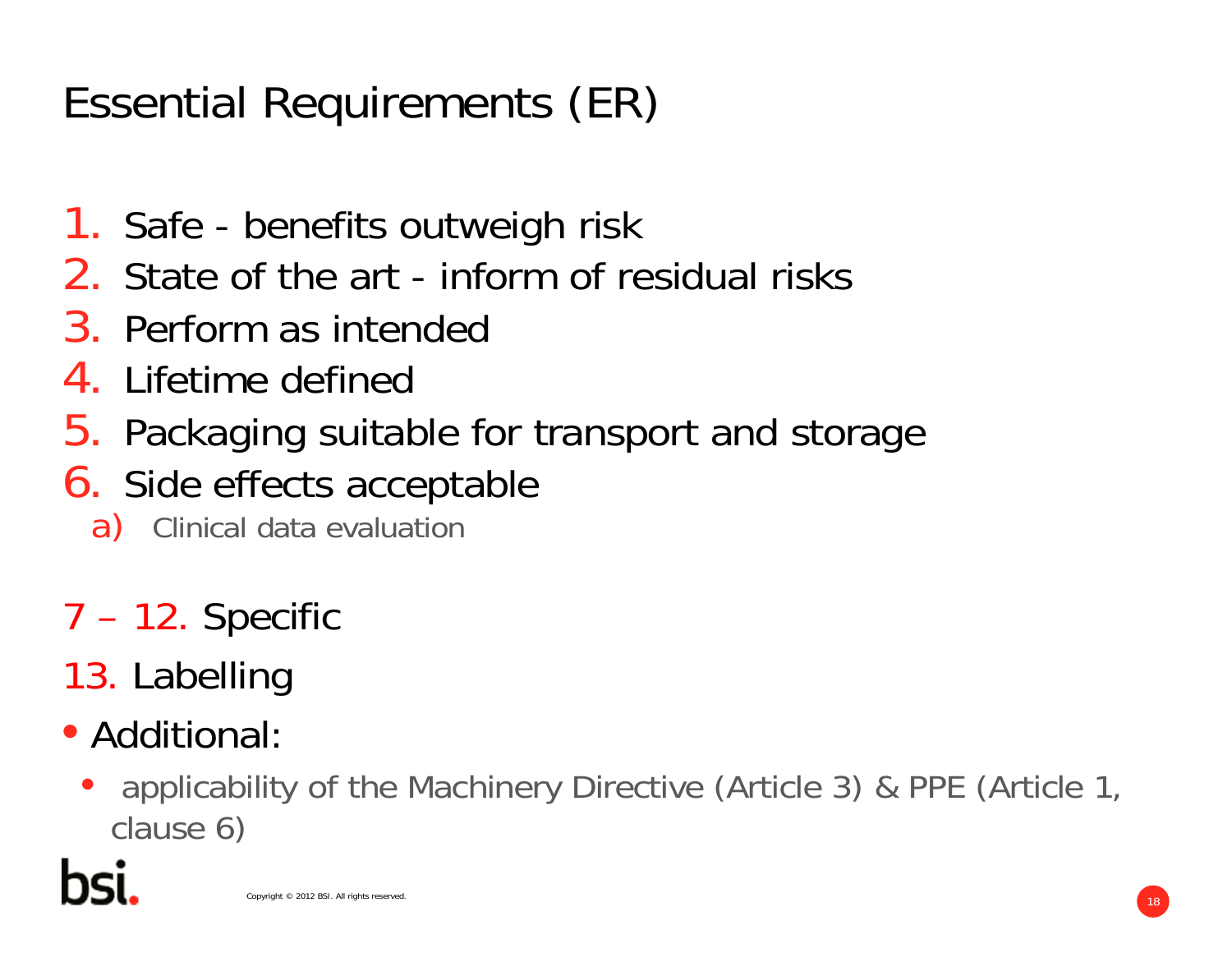# Clinical Evaluation

- The manufacturer must have clinical data for the device for its intended use.
	- From existing equivalent data or a specific clinical investigation.
	- Clinical investigations must be conducted according to the Directive (Standards, Guidance)
- A clinical evaluation of the clinical data is required to support CE Marking.
- Post market clinical follow-up required unless otherwise justified.

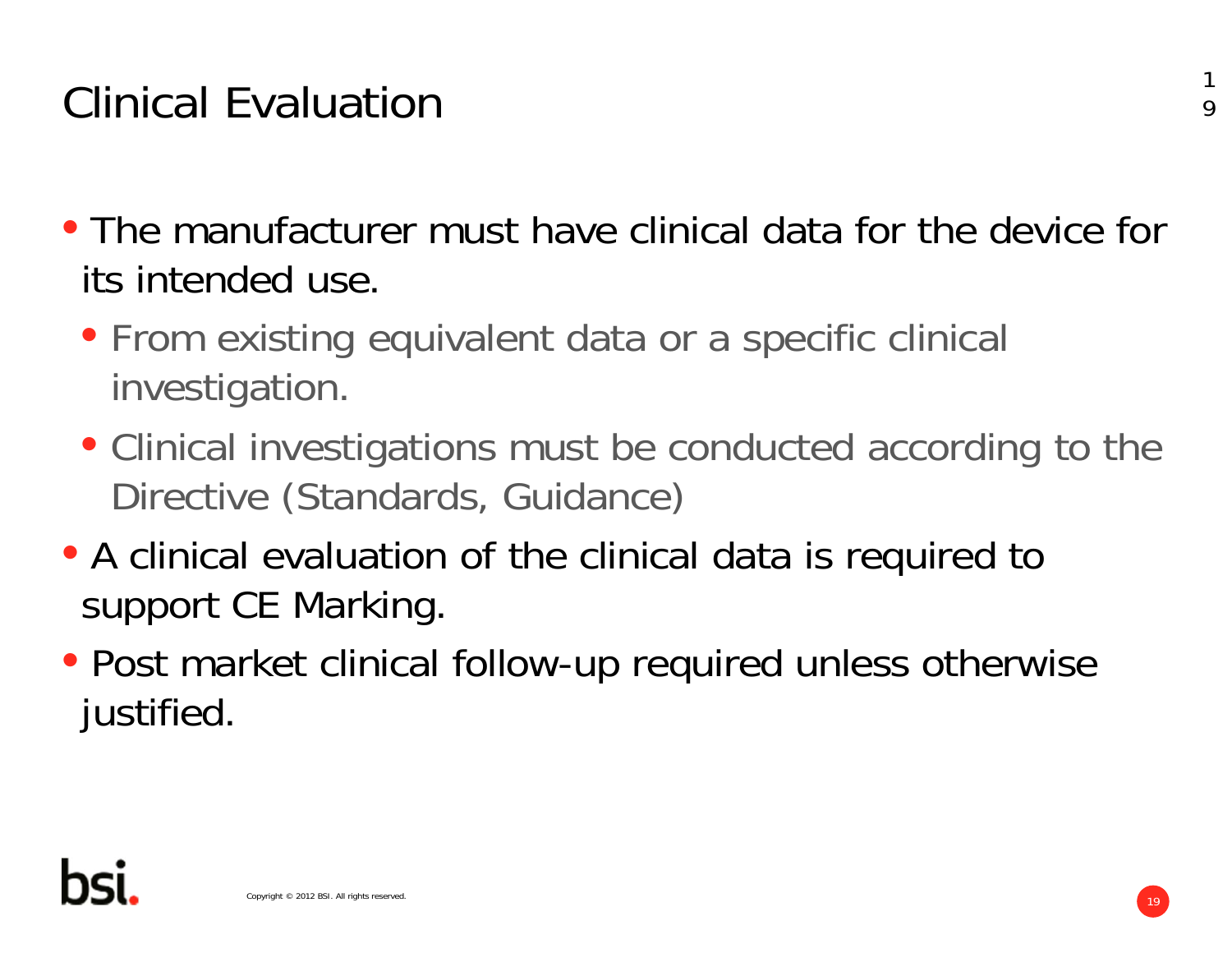# MEDDEV 2.7.1 – "Equivalent Devices"

# Section 5.1 – Scope of CER:

- • Devices should have the same intended use and will need to be compared with respect to their technical and biological characteristics.
	- •**Intended use** relates to the clinical condition being treated, the severity and stage of disease, the site of application to/in the body and the patient population
	- $\bullet$  **Technical characteristics** relate to the design, specifications, physiochemical properties including energy intensity, deployment methods, critical performance requirements, principles of operation and conditions of use
	- $\bullet$ **Biological characteristics** relate to biocompatibility of materials in contact with the same body fluids/tissues.
- • Characteristics should be similar to extent that there would be no clinically significant difference in the performance and safety of the device.

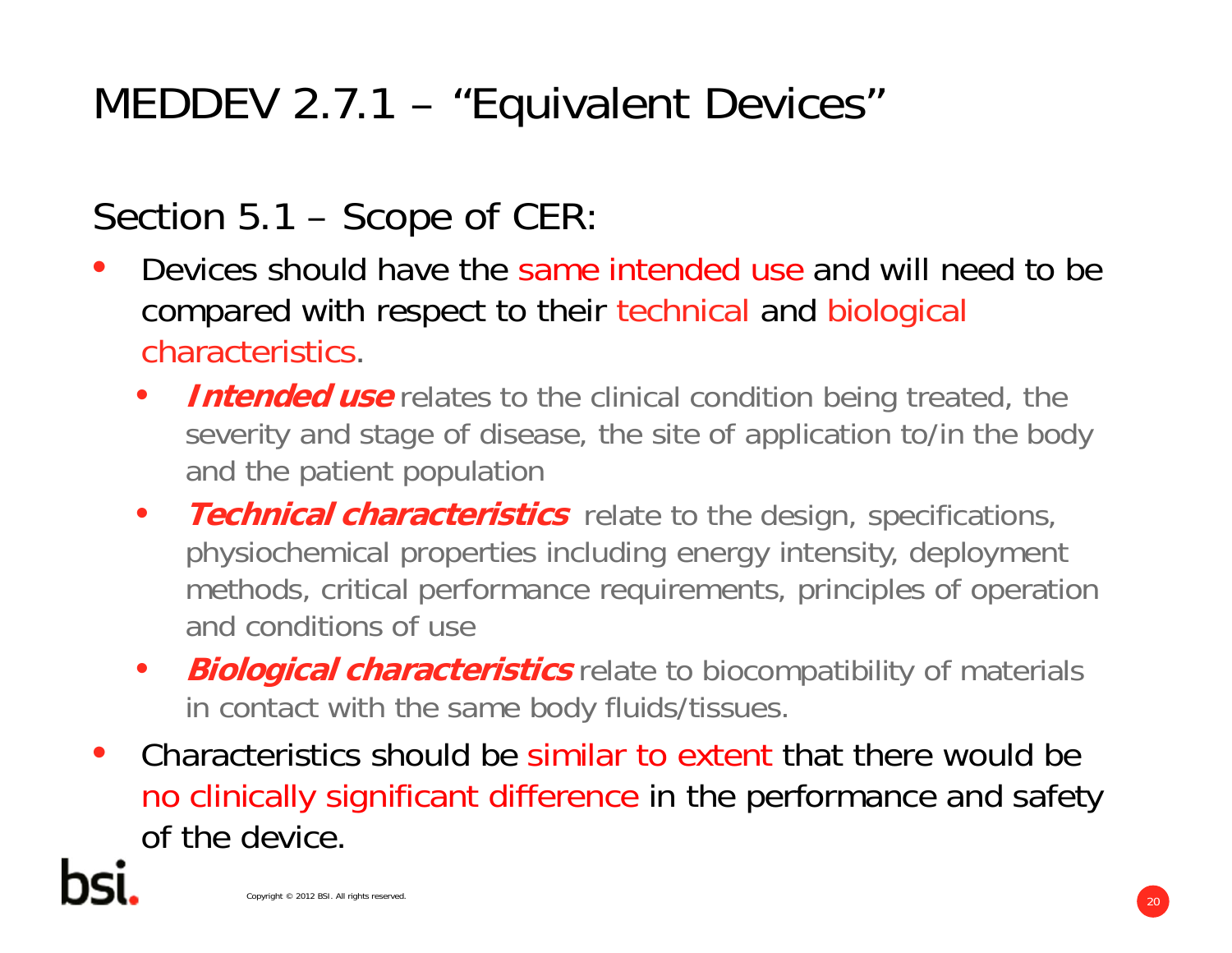# MEDDEV 2.7.1 – "Equivalent Devices"

Appx. F, Sec. 3.2.3 (Footnote) – Meaning of Equivalence

• **Clinical:**

- C1 same clinical condition or purpose
- C2 same site in the body
- •C3 - similar population (including age, anatomy, physiology)
- C4 similar relevant critical performance for specific intended use

## • **Technical:**

- T1 similar conditions of use
- T2 similar specifications and properties
- T3 similar design
- T4 similar principles of operation
- **Biological:**
	- S1 same materials in contact with the same tissues or body fluids

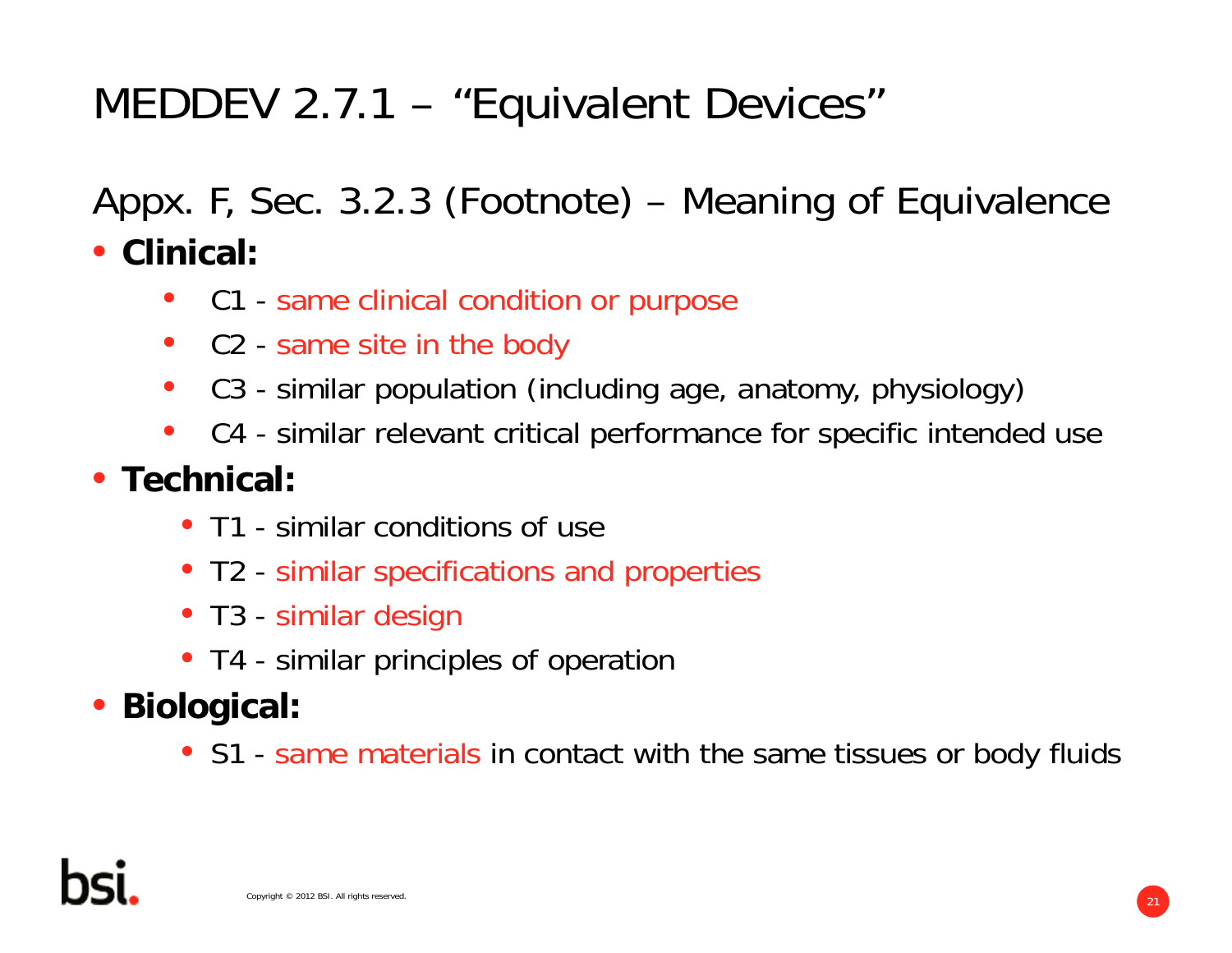# Post Market Surveillance

Manufacturers:

- $\bullet$  must have documented an appropriate system for gaining and reviewing experience in the post-production phase from the range of devices manufactured
- $\bullet$  should evaluate actual device experience on a more proactive basis, rather than relying on purely reactive activity

(i.e. don't just rely on customer complaints and devices problem issues)

ISO 13485: 8.2.1 ISO 14971: 9

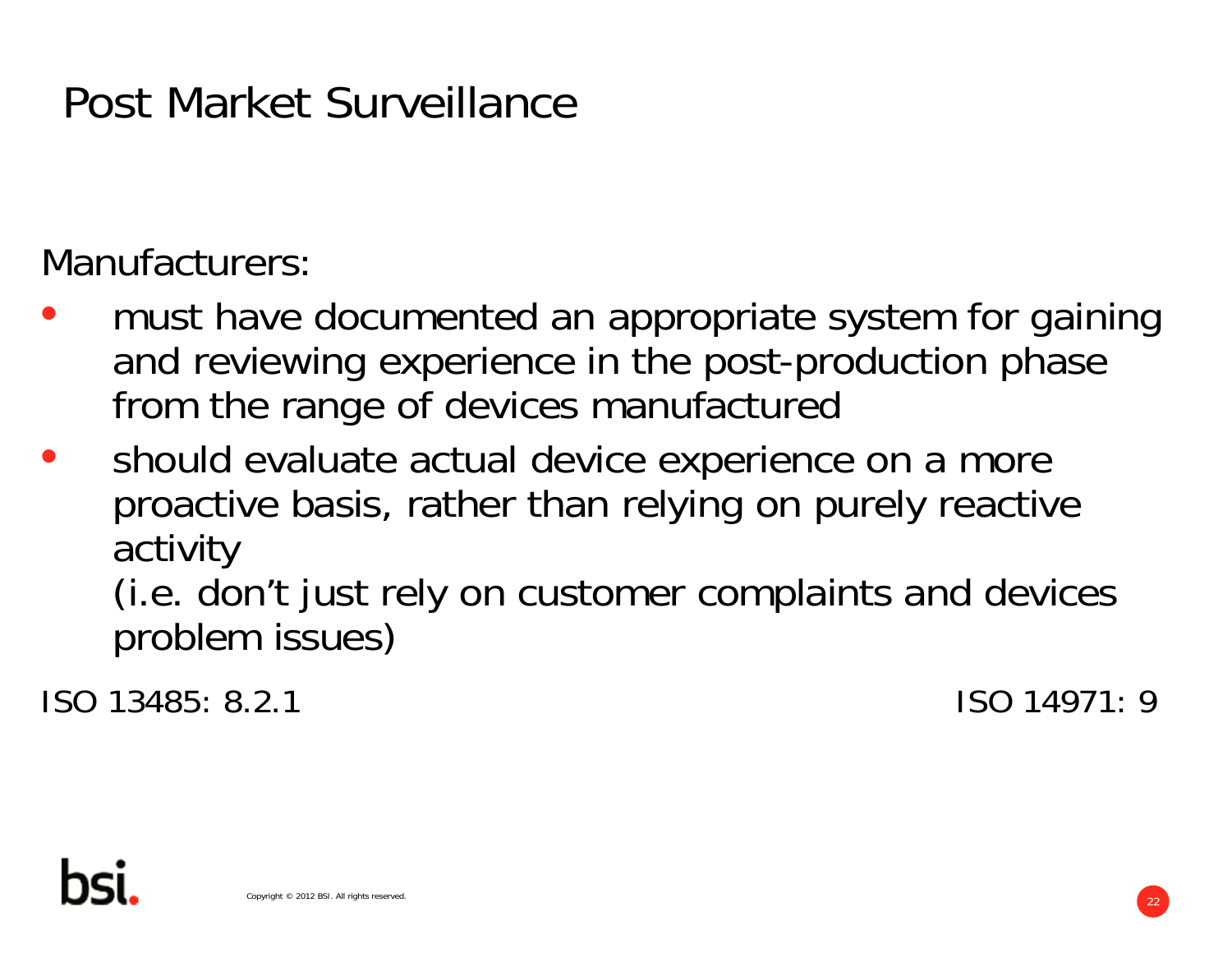

Copyright © 2012 BSI. All rights reserved.  $\begin{pmatrix} 23 \end{pmatrix}$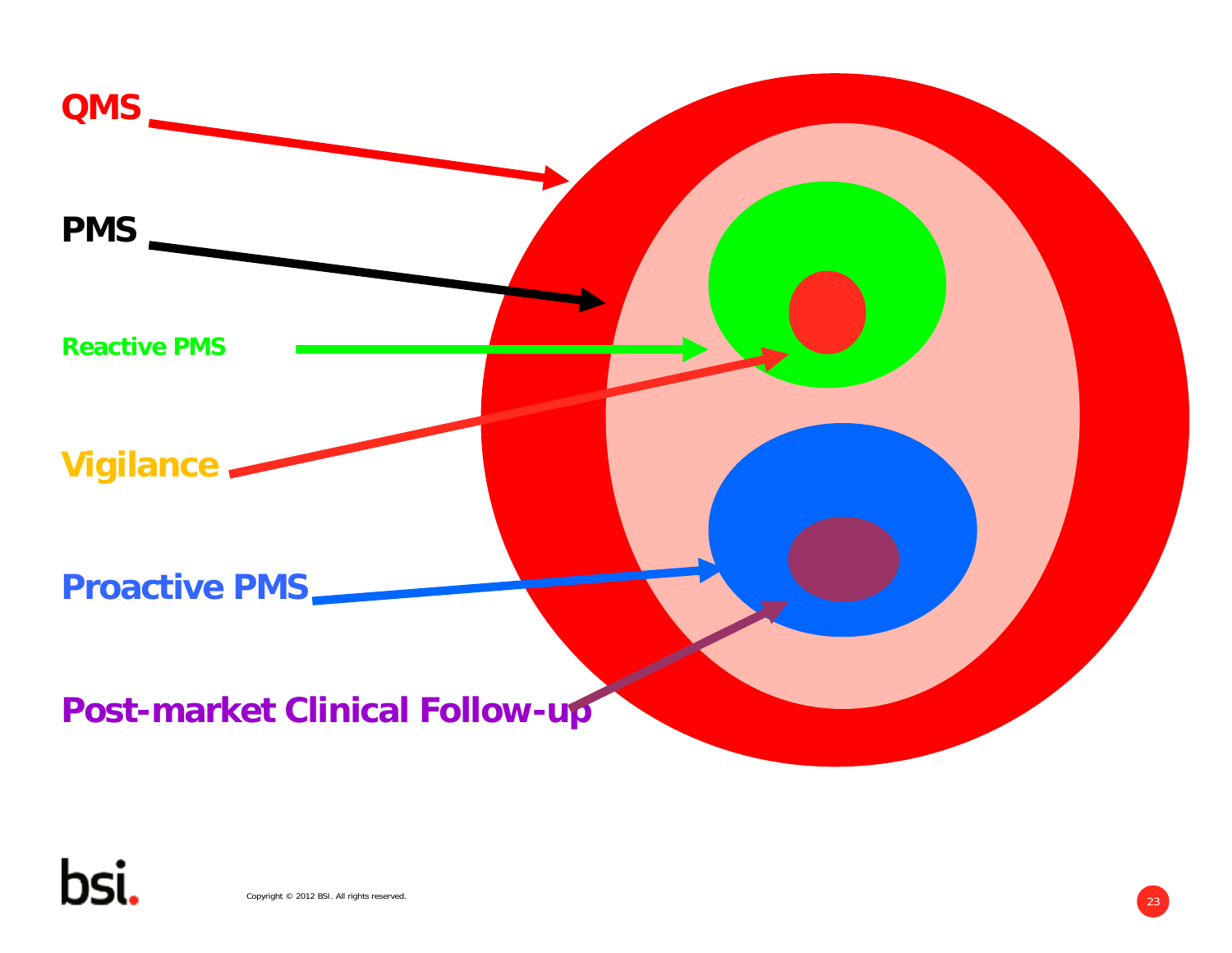| <b>United States</b><br><b>Regulatory System</b>         | <b>European Union</b><br><b>Regulatory System</b>                                                                                                                                                                                                       |  |  |  |
|----------------------------------------------------------|---------------------------------------------------------------------------------------------------------------------------------------------------------------------------------------------------------------------------------------------------------|--|--|--|
| <b>QSR - 21 CFR Part 820</b><br><b>Inspection by FDA</b> | <b>ISO 13485</b><br>OS Assessment by Notified Body (depending on<br>classification)                                                                                                                                                                     |  |  |  |
| PMA or 510(k)<br>Reviewed by FDA                         | <b>Technical Documentation</b><br>Sampled by Notified Body (depending on<br>classification) - Class III Design Dossier (PMS)<br><b>Essential Requirements</b><br><b>Risk Assessment</b><br><b>Clinical Evaluation</b><br>Post Market Surveillance Plans |  |  |  |
|                                                          | <b>Manufacturers Declaration of Conformity</b>                                                                                                                                                                                                          |  |  |  |
| <b>FDA US Market Clearance</b>                           | <b>CE Marking</b>                                                                                                                                                                                                                                       |  |  |  |
| <b>MDR</b>                                               | <b>Manufacturers Post Market Surveillance</b><br>(including complaints and vigilance)                                                                                                                                                                   |  |  |  |
| FDA Inspections (24 months)                              | <b>Notified Body QMS Audits (Annually)</b><br><b>Sampling of Technical Documentation</b><br><b>Notified Body Recertification Every Five Years</b>                                                                                                       |  |  |  |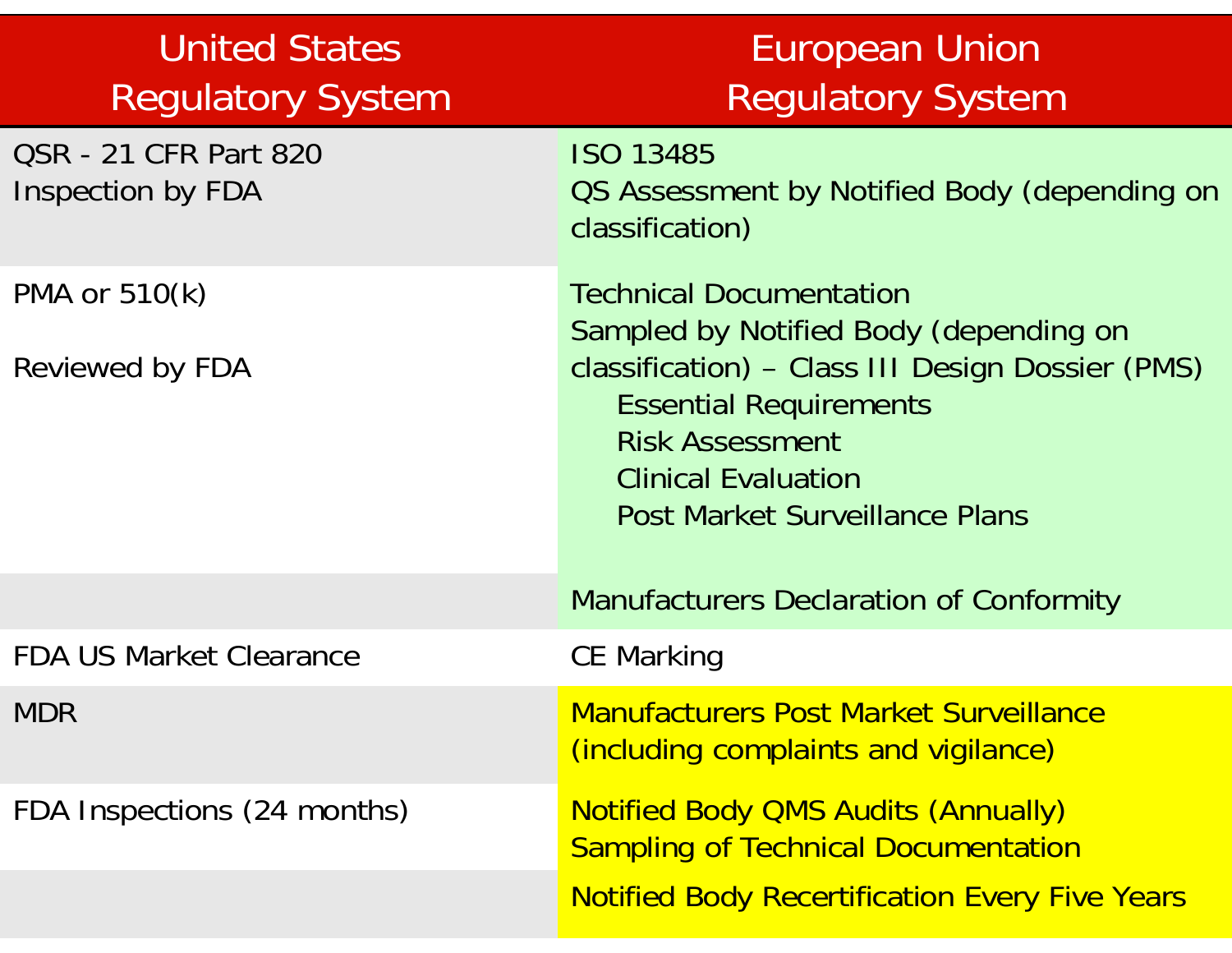# Europe & CE Marking: Sources of Information

# • European Commission

- http://ec.europa.eu/health/medical-devices/index\_en.htm
- European Guidance
- http://ec.europa.eu/health/medicaldevices/documents/guidelines/index\_en.htm
- European Notified Body Association Team NB
- http://www.team-nb.org
- European Association of Authorized Representatives EAAR
- http://www.eaarmed.org/
- $\bullet$  BSI
- http://medicaldevices.bsigroup.com/en-US/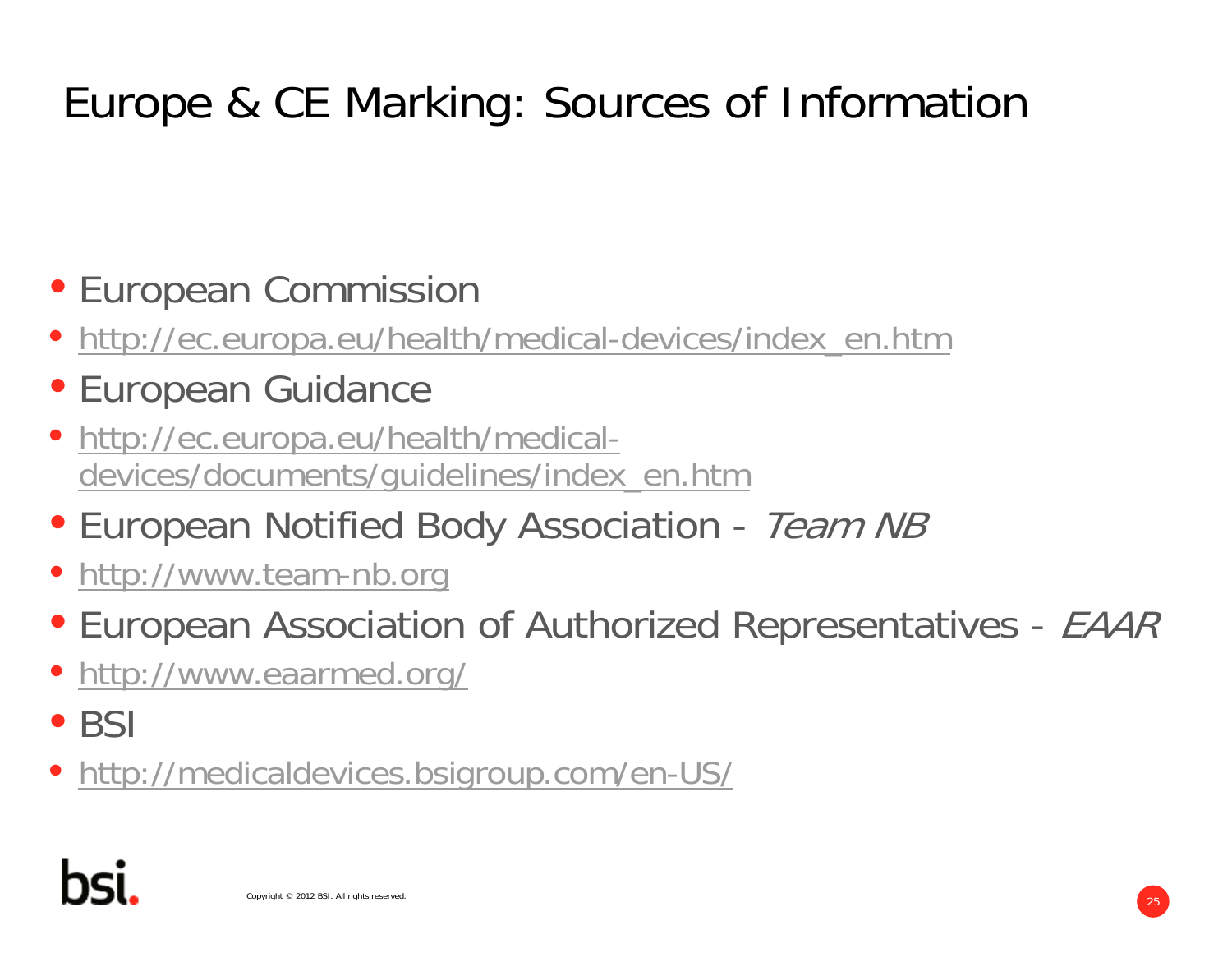# Proposed Medical Device Regulation (MDR) & IVD Regulation (IVDR)

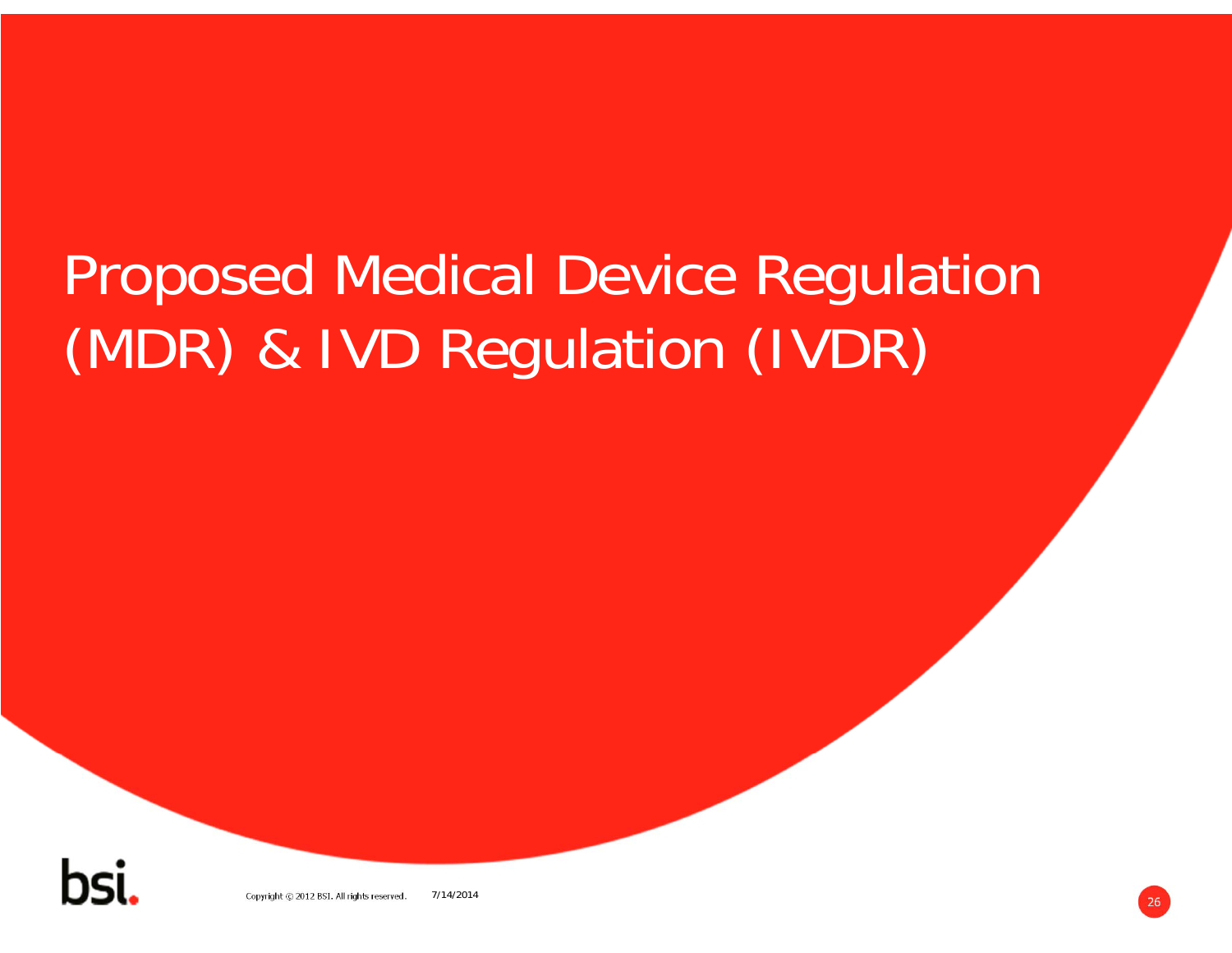Caution

# •The new EU regulations are not finalized and subject to change



http://www.bsigroup.com/en-GB/our-services/medical-device-services/BSI-Medical-Devices-Whitepapers/



Copyright © 2012 BSI. All rights reserved. 29 27 2014 14/07/2014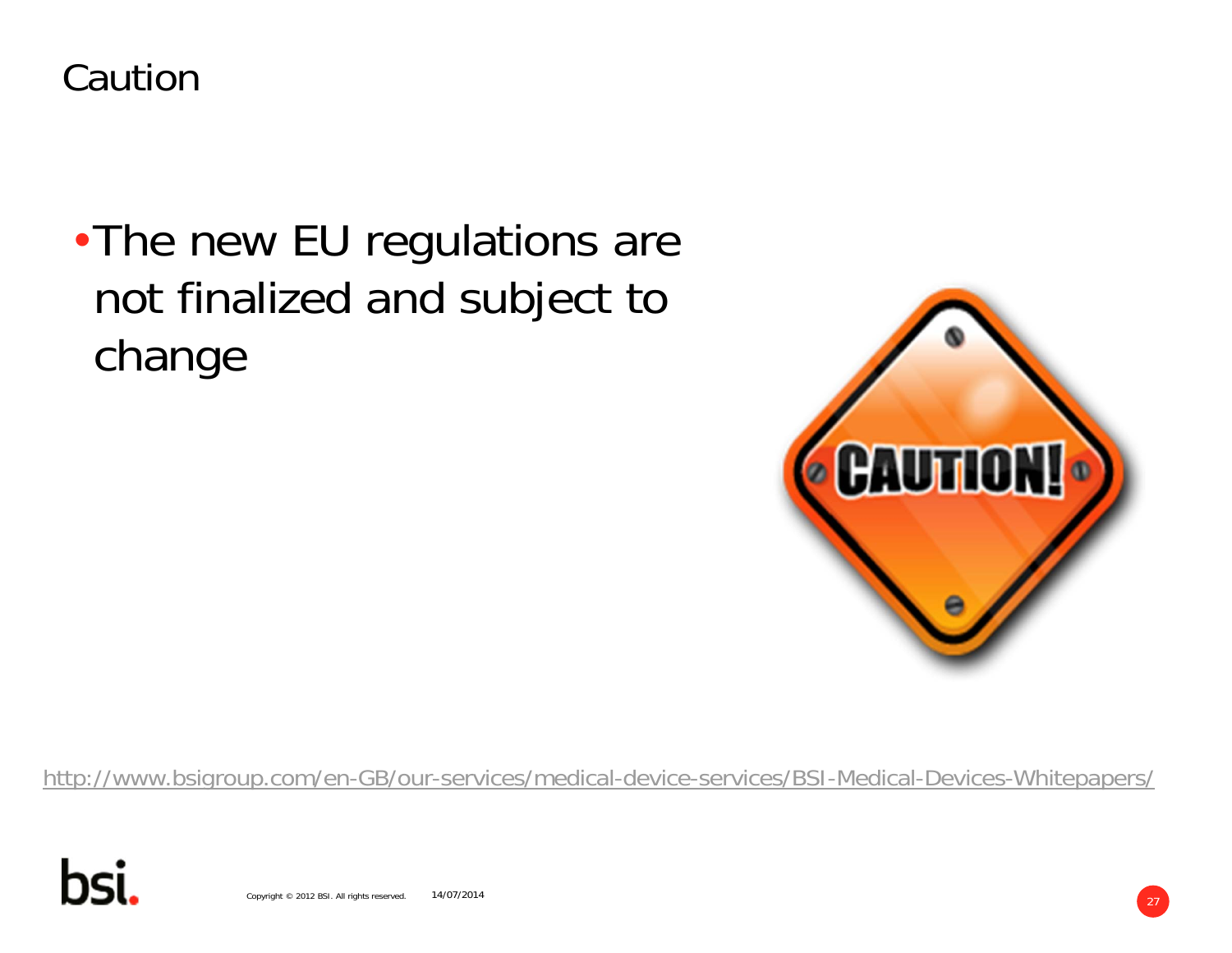# Three Directives become Two Regulations

- Impact of becoming a Regulation
- Direct entry into force
	- Three year transition period for MDD/AIMD
	- Three year transition period for IVD
- Regulation should result in more consistent application
- Appropriate legal instrument that imposes clear & detailed rules which become applicable in a uniform manner and at the same time throughout the EU

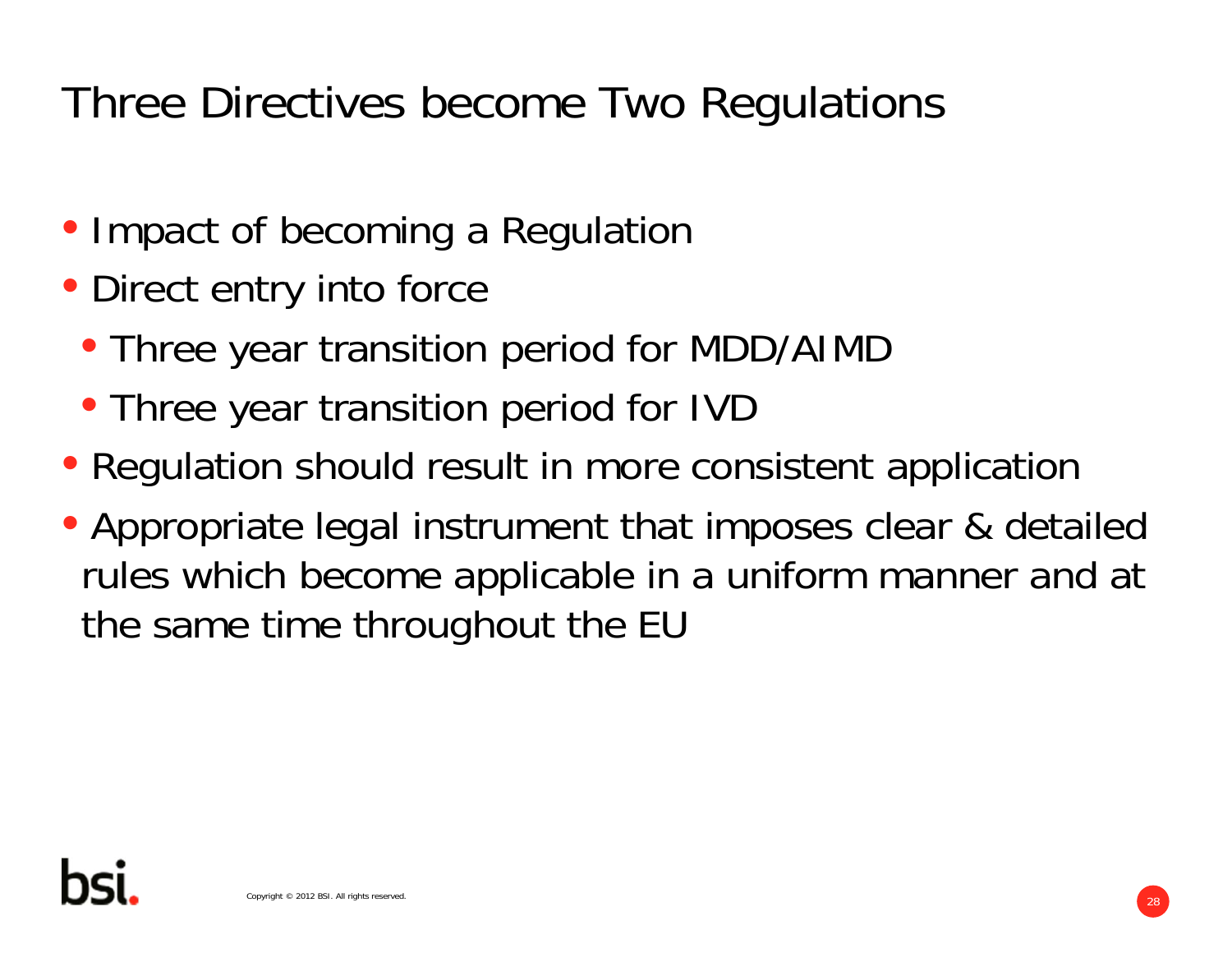# Timelines









Copyright © 2012 BSI. All rights reserved.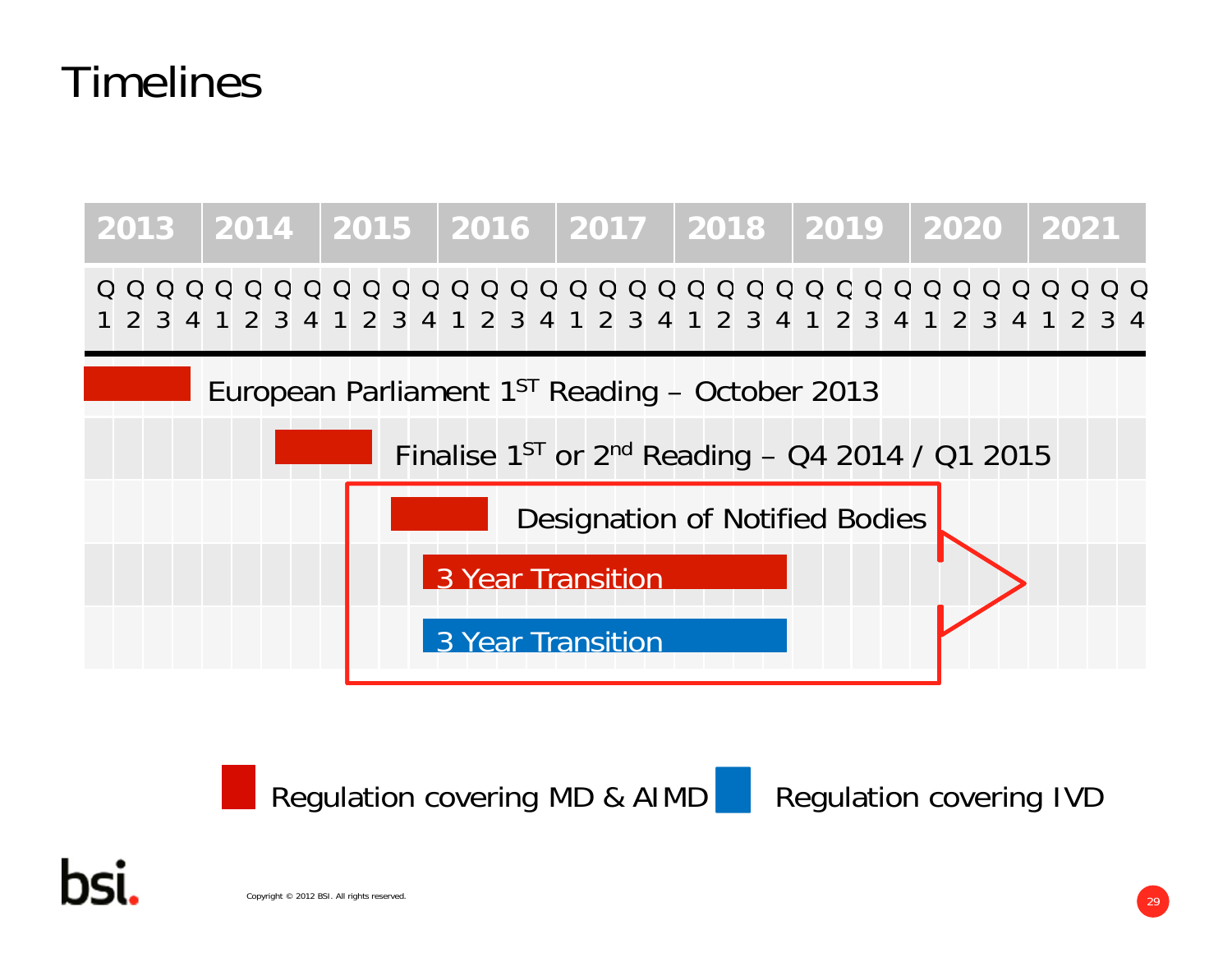Delegated Entities under the Proposed Regulation

- European Commission (EC)
- EU Member States (MS)
- EU Competent Authorities (CA)
- Medical Device Coordination Group (MDCG)
- Medical Device Advisory Committee (MDAC)
- Assessment Committee for Medical Devices (ACMD)
- EU Reference Laboratories (EURL)
- European Medicines Agency (EMA)
- Notified Bodies (NB)
- Special Notified Bodies (SNB)

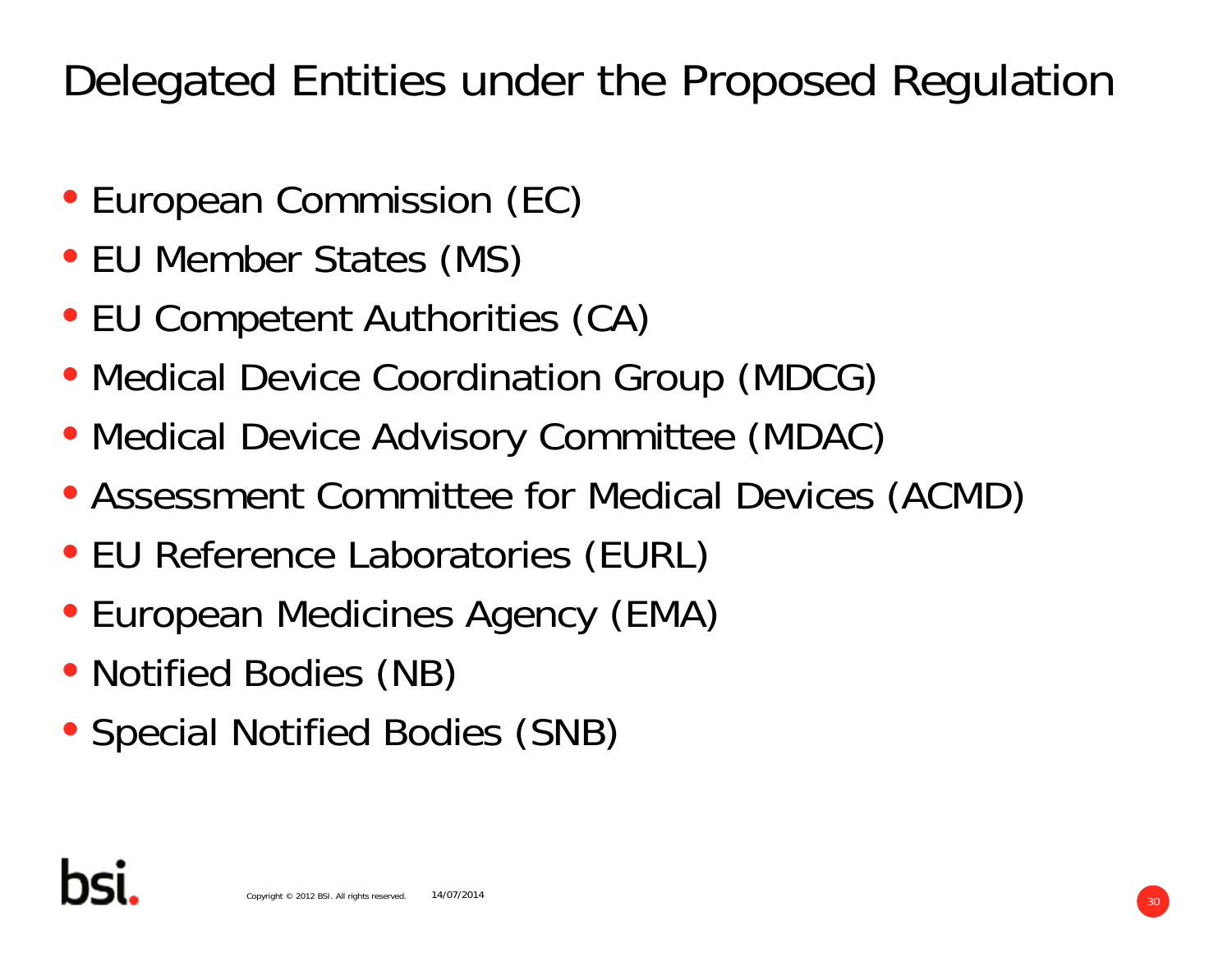# Single-Use Devices – Big Debate

- Hot political discussion Final position TBD
- Single-use device '…has been tested and demonstrated impossible to reuse.'
- Devices labeled as single-use should really be single-use
- All devices should be reusable as a rule, unless they are on a list established by the EC after consultation with MDAC
- Reusable device '…suitable for reprocessing' for multiple patients/procedures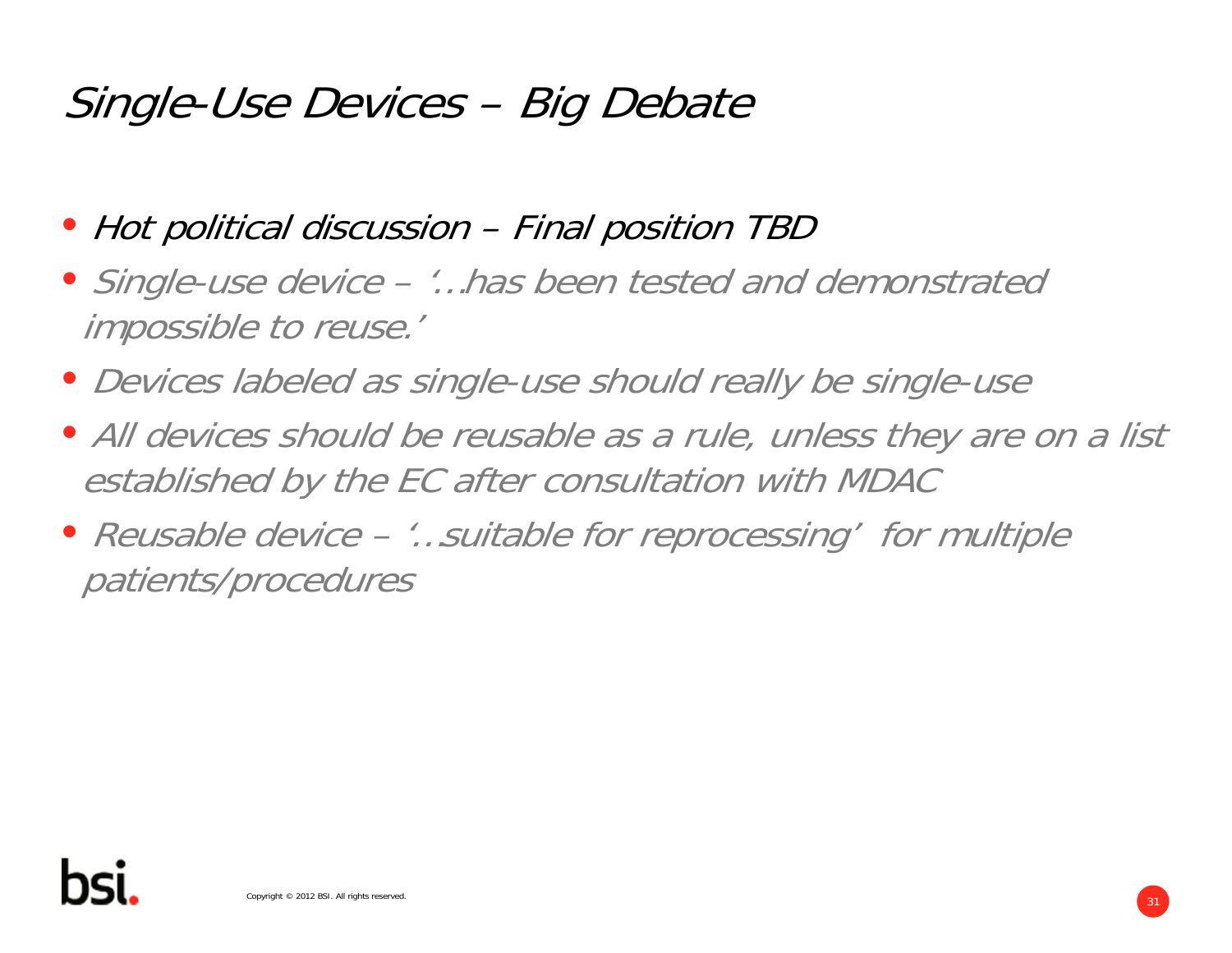# Economic Operators

#### Manufacturer

means the natural or legal person who manufactures or fully refurbishes a device or has a device designed, manufactured or fully refurbished, and markets that device under his name or trademark

#### Importer

means any natural or legal person established within the Union who places a device from a third country on the Union market

#### **Distributor**

means any natural or legal person in the supply chain, other than the manufacturer or the importer, who makes a device available on the market

#### Economic operators

means the manufacturer, the authorised representative, the importer and the distributor

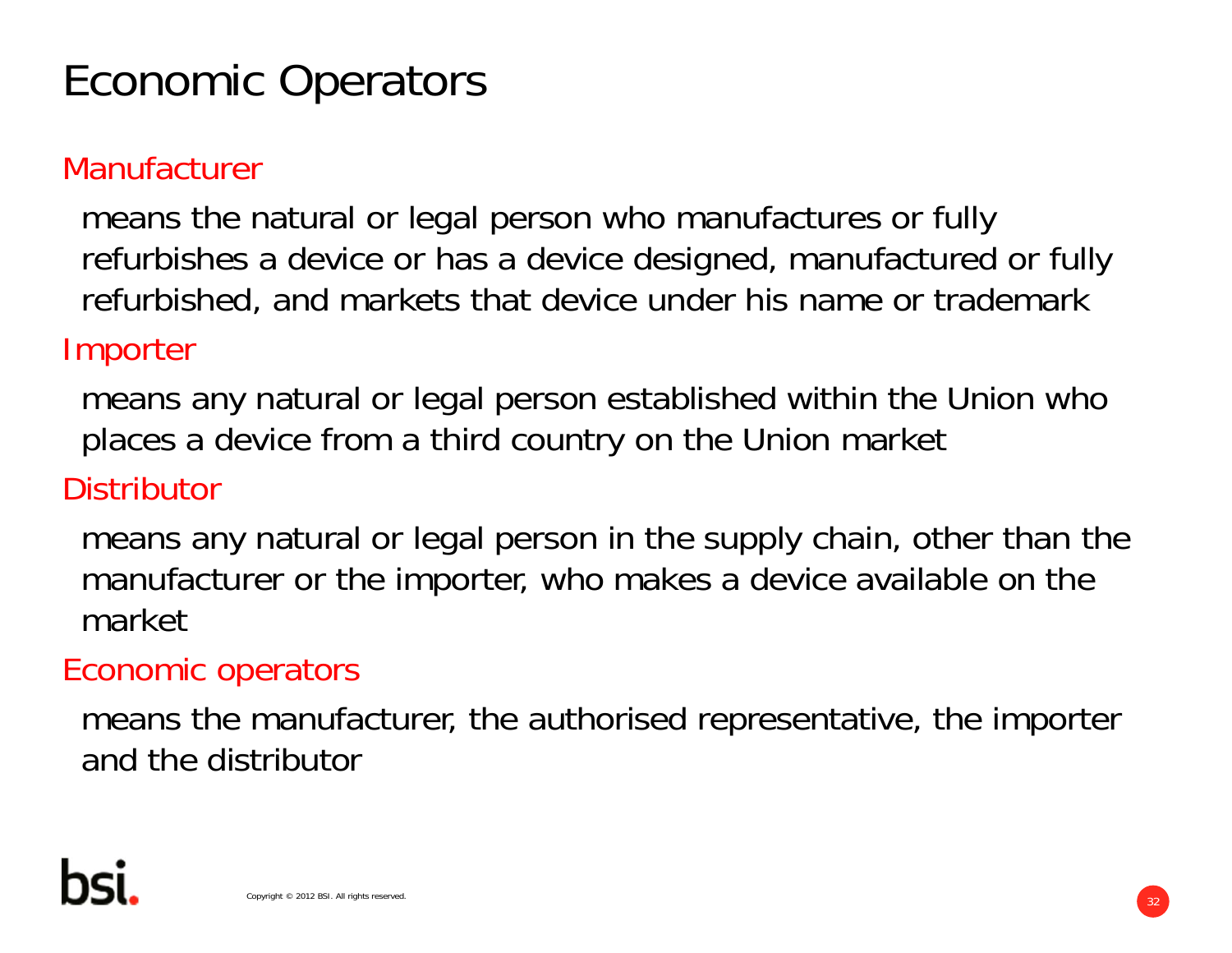# Increased Control of the Supply Chain

# **Manufacturer**

Crucial Suppliers OEM'sSub contractors

**Distributers** Importers Authorised Representatives

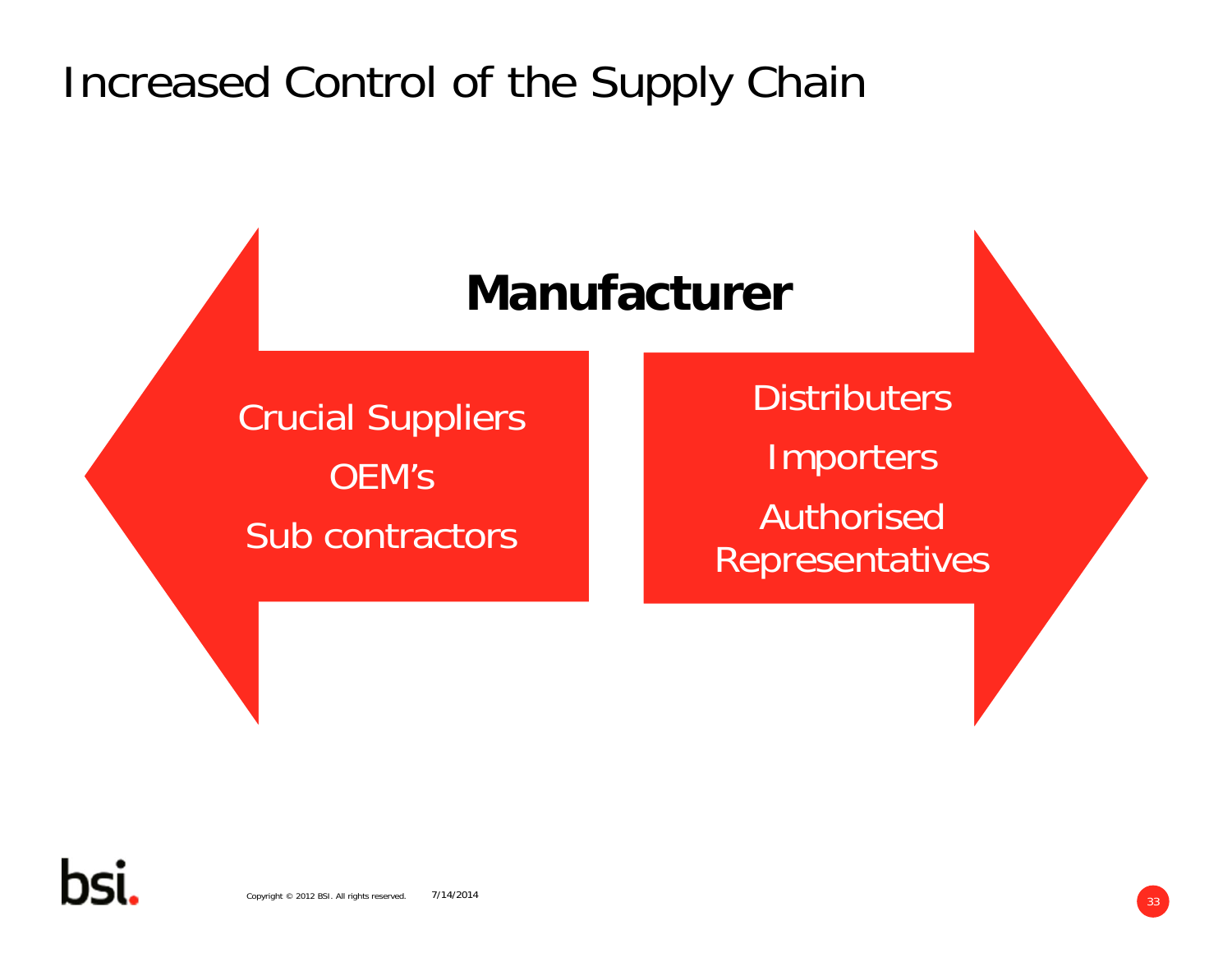# Eudamed: European Electronic Database

• UDI

- Registration of devices and economic operators
- Information of certificates
- Clinical investigations
- Vigilance
- Market surveillance
- Public access
	- Allow comparison of devices, economic operators, clinical investigations, vigilance

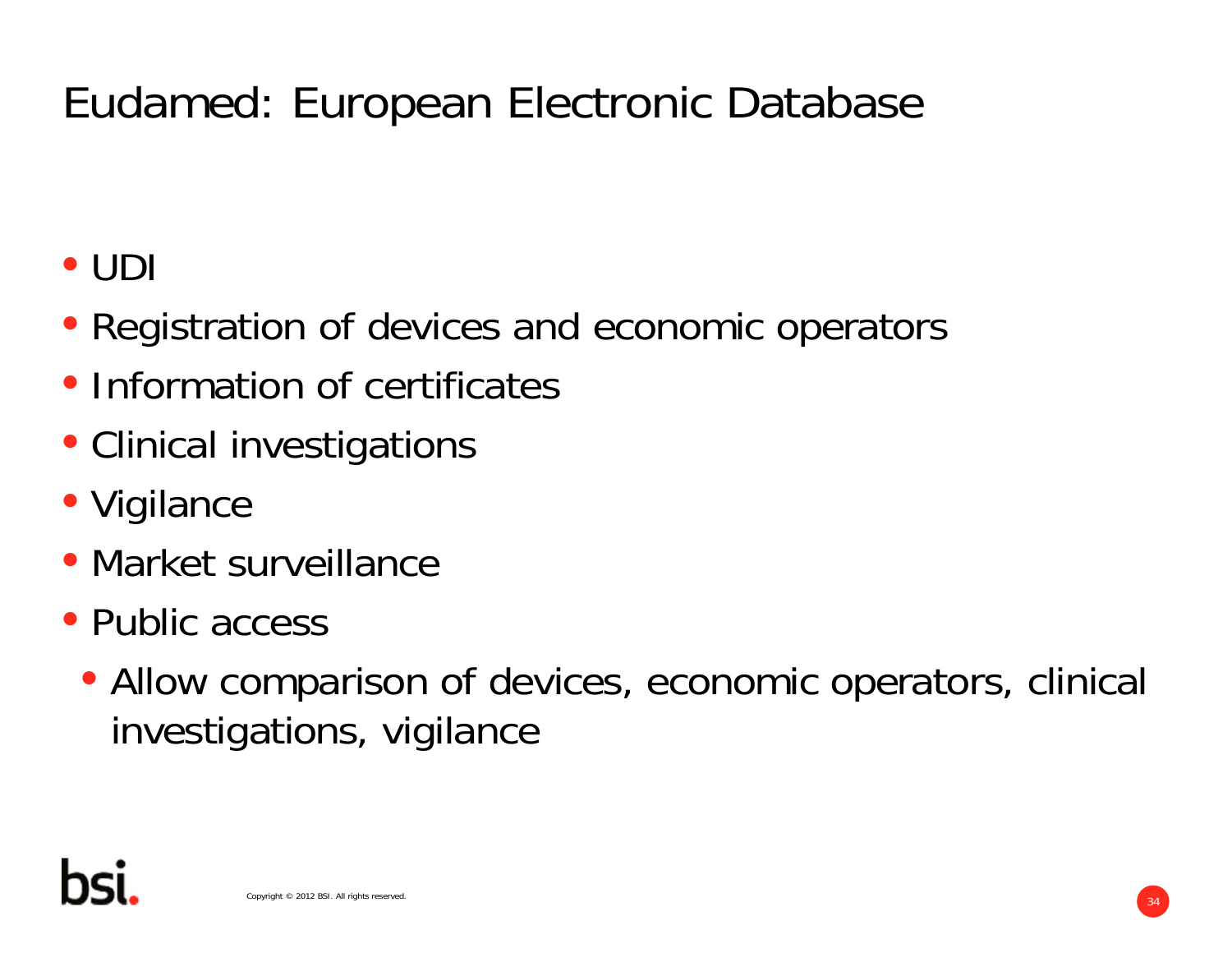# Person Responsible for Regulatory Compliance

- $\bullet$  Manufacturers within their organisation at least one qualified person who possesses expert knowledge in the field of in vitro diagnostic or medical devices. This will include:
	- • a degree or equivalent in natural sciences, medicine, pharmacy, engineering, law plus at least two years of professional experience in regulatory affairs or in QMS in medical devices or IVD's or
	- • Three years of professional experience in regulatory affairs or in QMS relating to medical devices or IVD's
- • Responsible for ensuring:
	- that the conformity of the devices is appropriately assessed before a batch is released
	- • that the technical documentation and the declaration of conformity are drawn up and kept up-todate
	- •that vigilance requirements have been fulfilled
	- Subjects in clinical investigations or performance evaluation for interventional studies
- •The qualified person should suffer no disadvantage by performing their duties
- • Authorised representatives will also be required to have person responsible for regulatory compliance

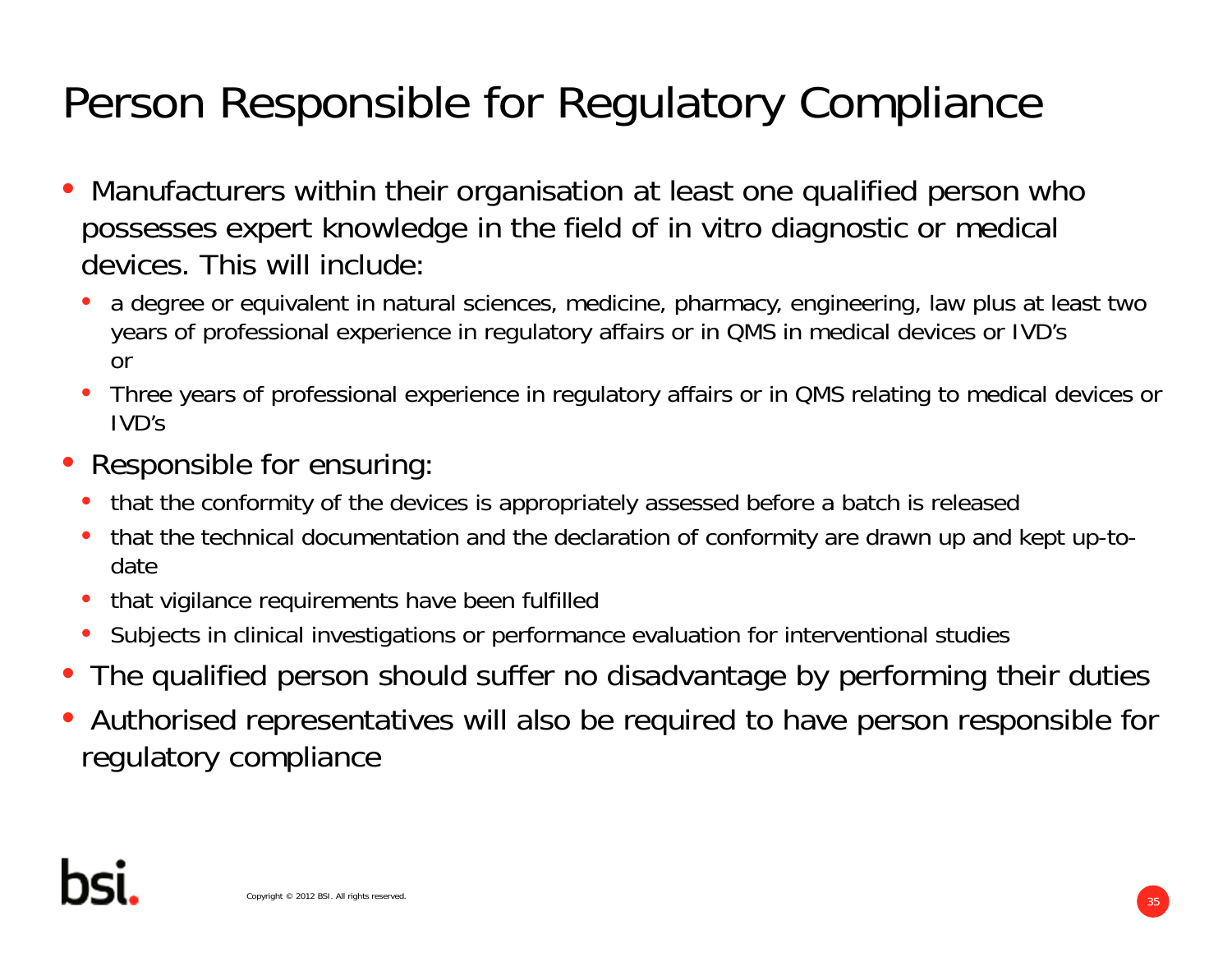# Quantum Leap for IVD's

Do not require a Notified Body 80-90%Require a Notified Body

#### **IVD Directive IVD Regulation**

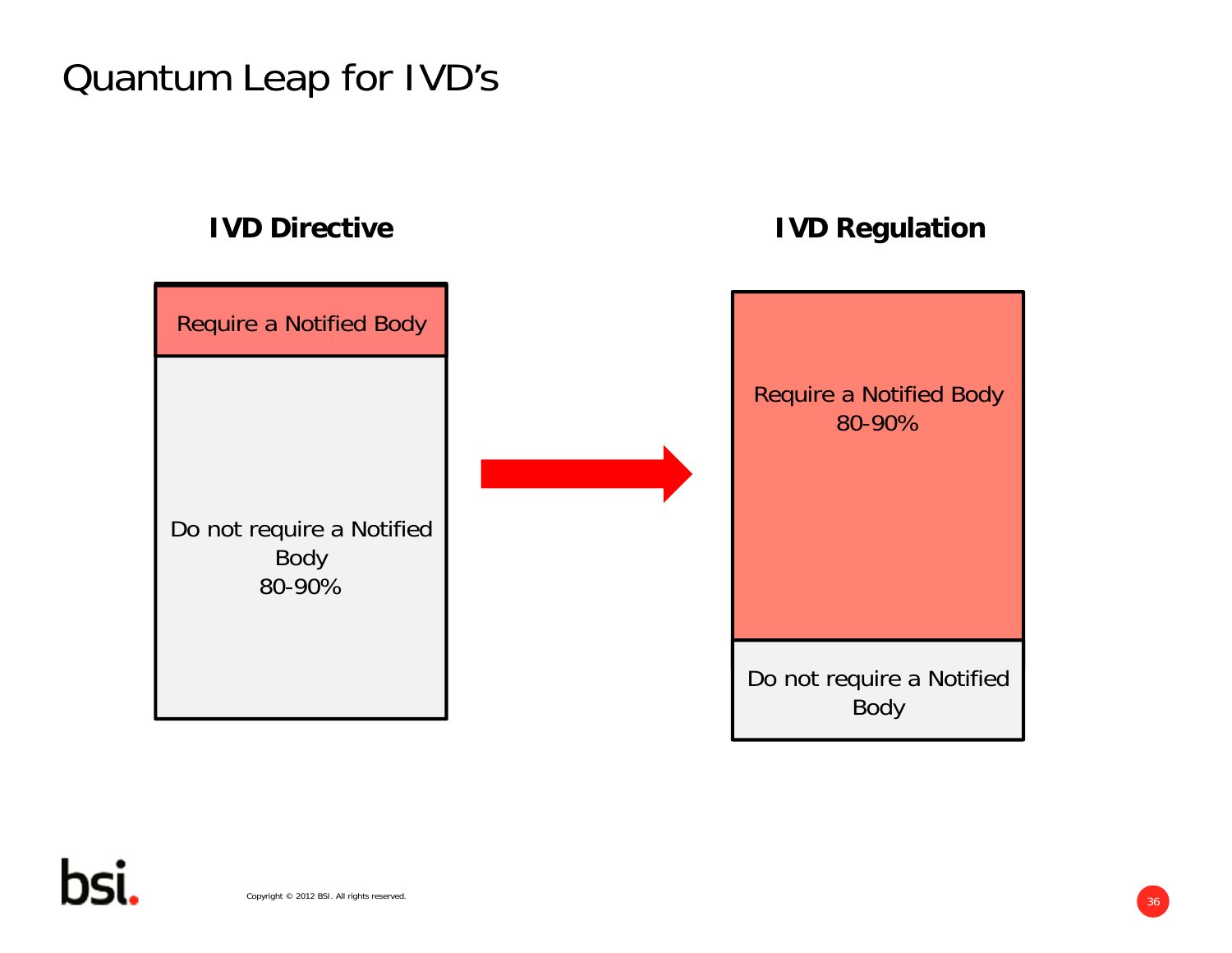# Safety and Clinical Performance Report

- For all class III and implantable device
- Based on data collected during the clinical investigation
- Submitted to Special Notified Body for review
- Special Notified Body will validate
- Must be understandable by users in the relevant local MS language
- The summary will be made available to the public through Eudamed
- Safety and clinical performance report shall be updated annually with clinical evaluation reports

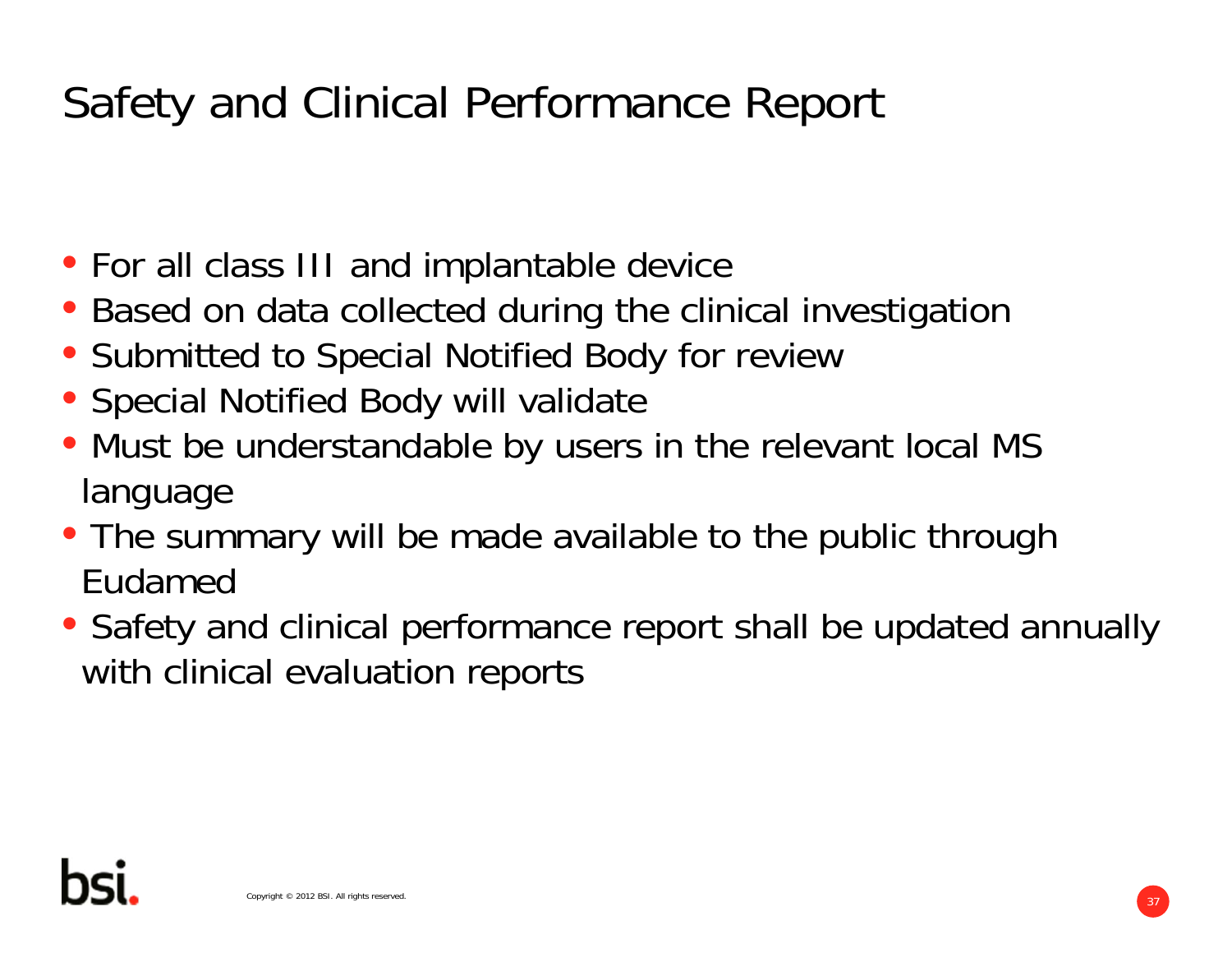# Implant Card and Information about Implantable Devices

- Manufacturers of implantable devices shall provide implant card for particular patients
	- Implant card shall also be made available in an electronic format
	- Identifies device implanted including UDI
	- Warning, precautions, measures to be taken with reciprocal interference with external influences (e.g. compatibility with diagnostic devices)
	- Potential adverse effects
	- Information on expected life cycle and follow-up
	- Principal characteristics of device including materials
- Exempted implants: sutures, staples, dental implants, screws, plates

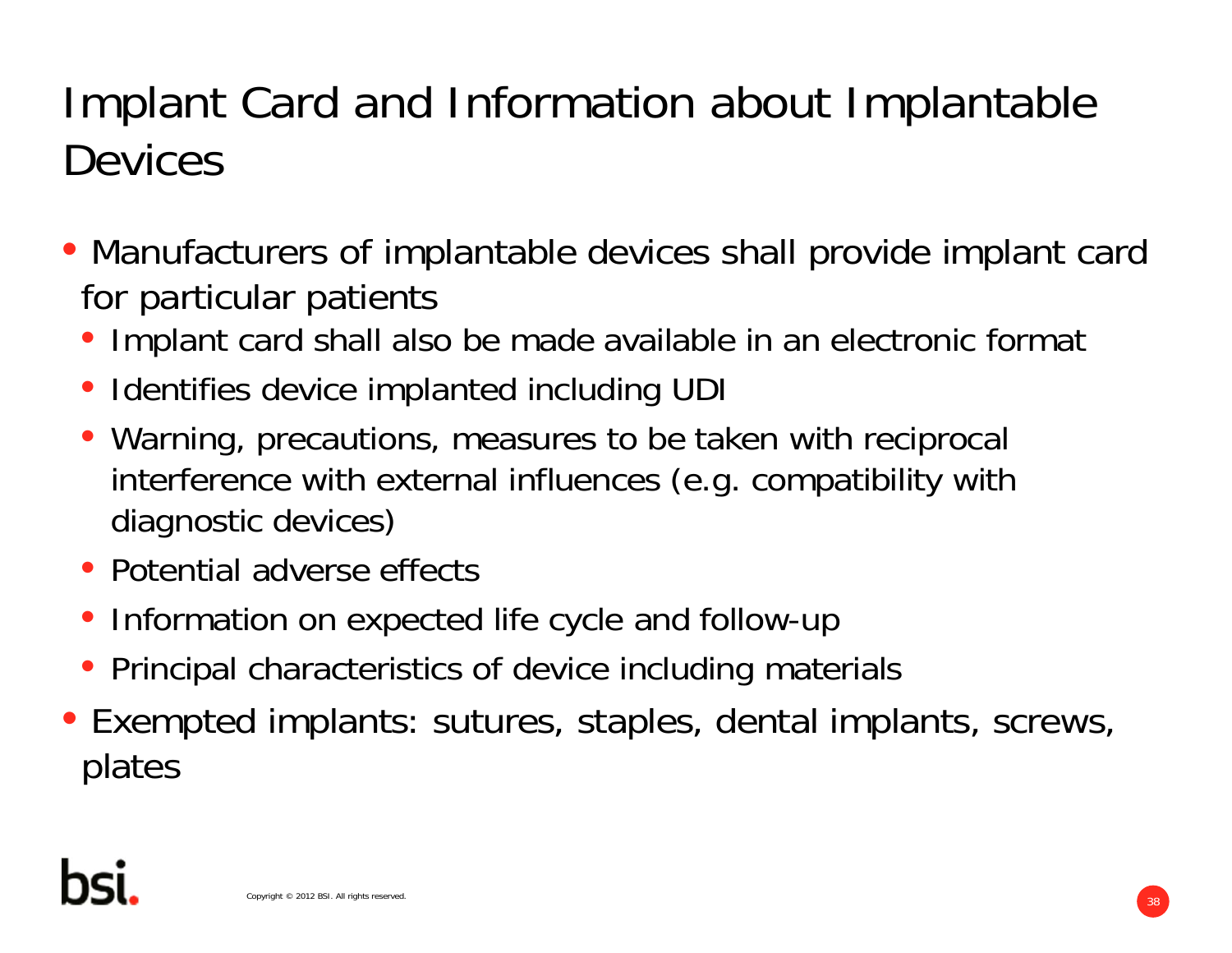# New EU Unannounced Visits



bsi.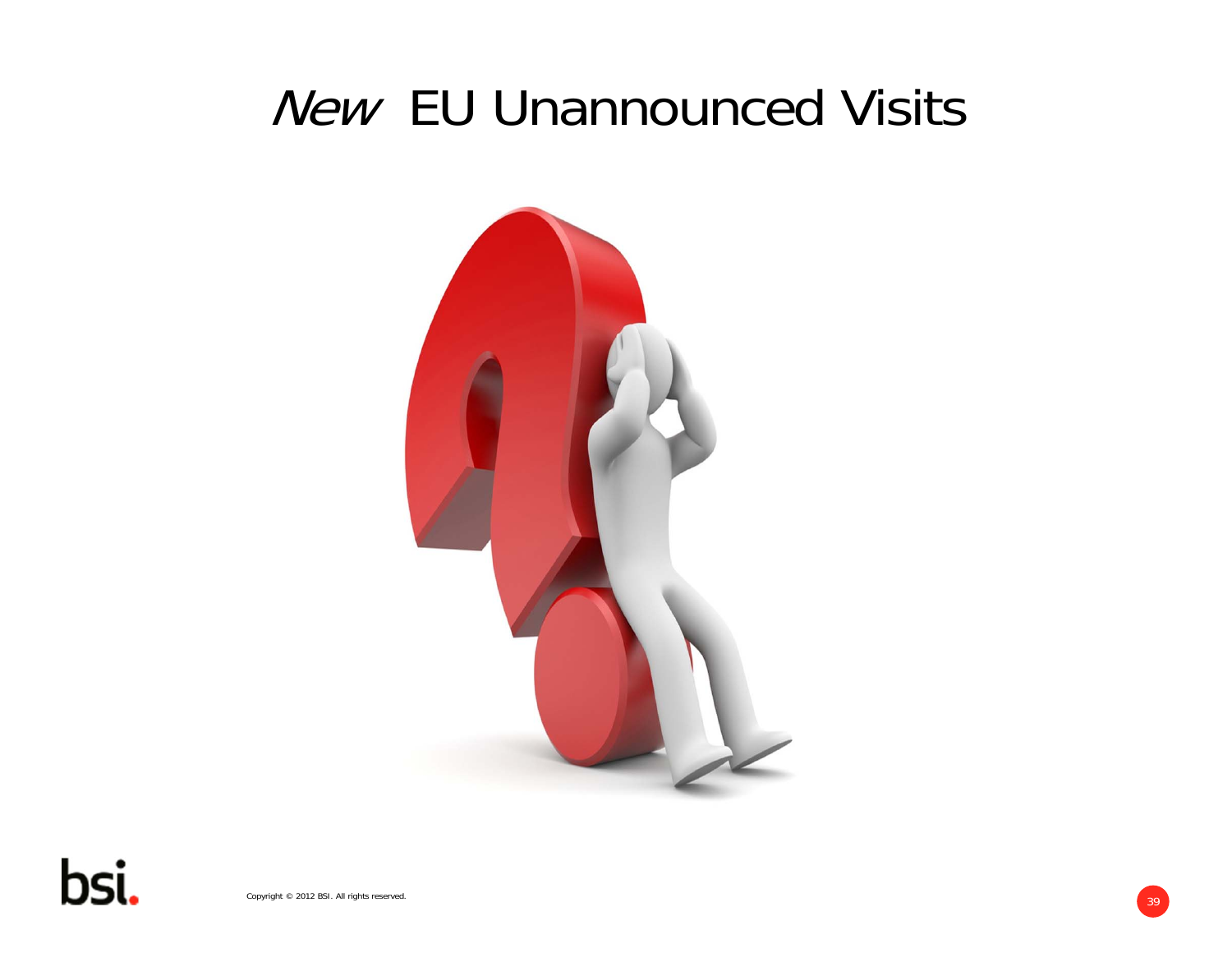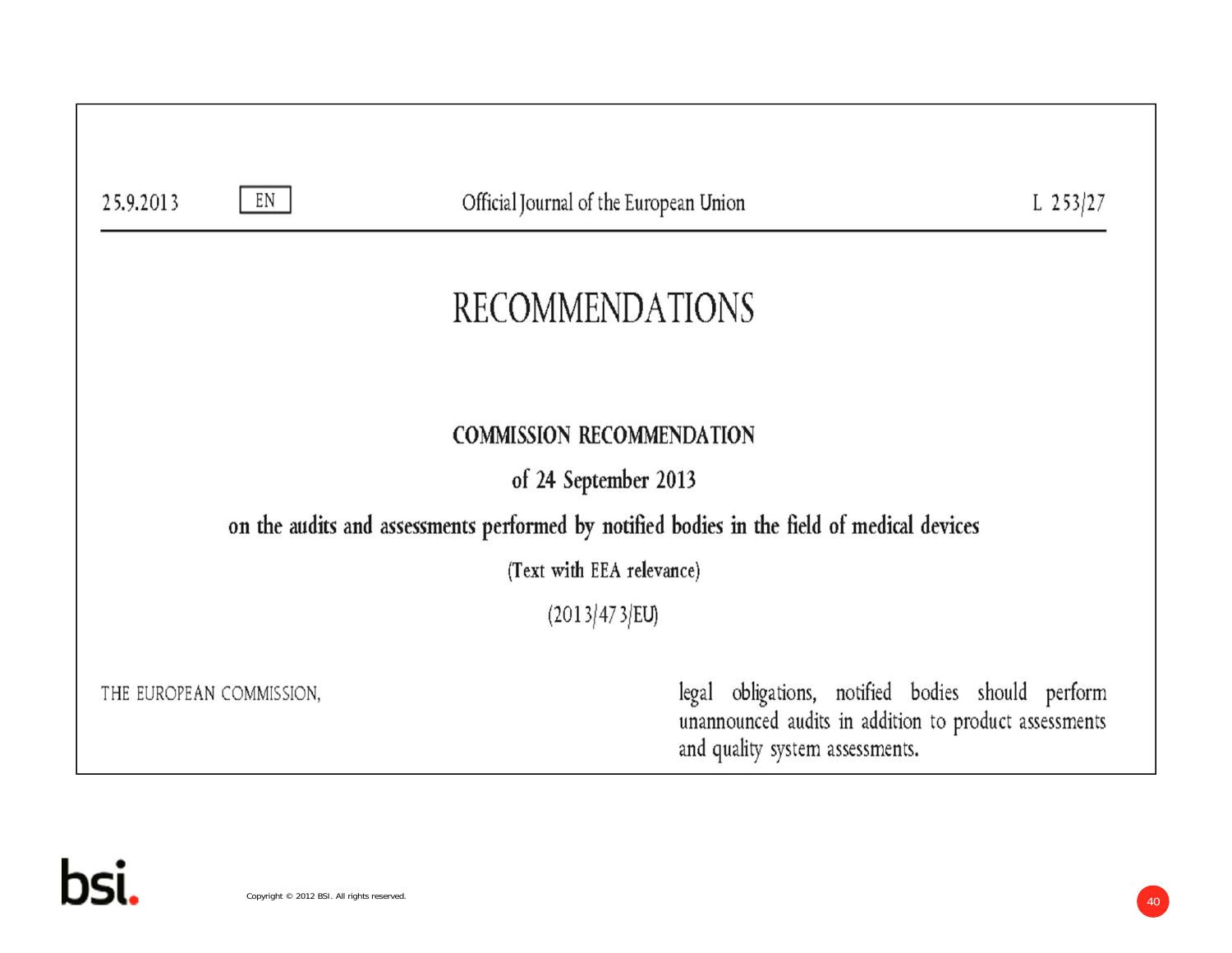# Where will we visit?

Legal Manufacturer? YES if all or some manufacturing , design or test activities performed onsite for all or some products





Significant Subcontractor or Crucial Supplier? YES, for virtual manufacturers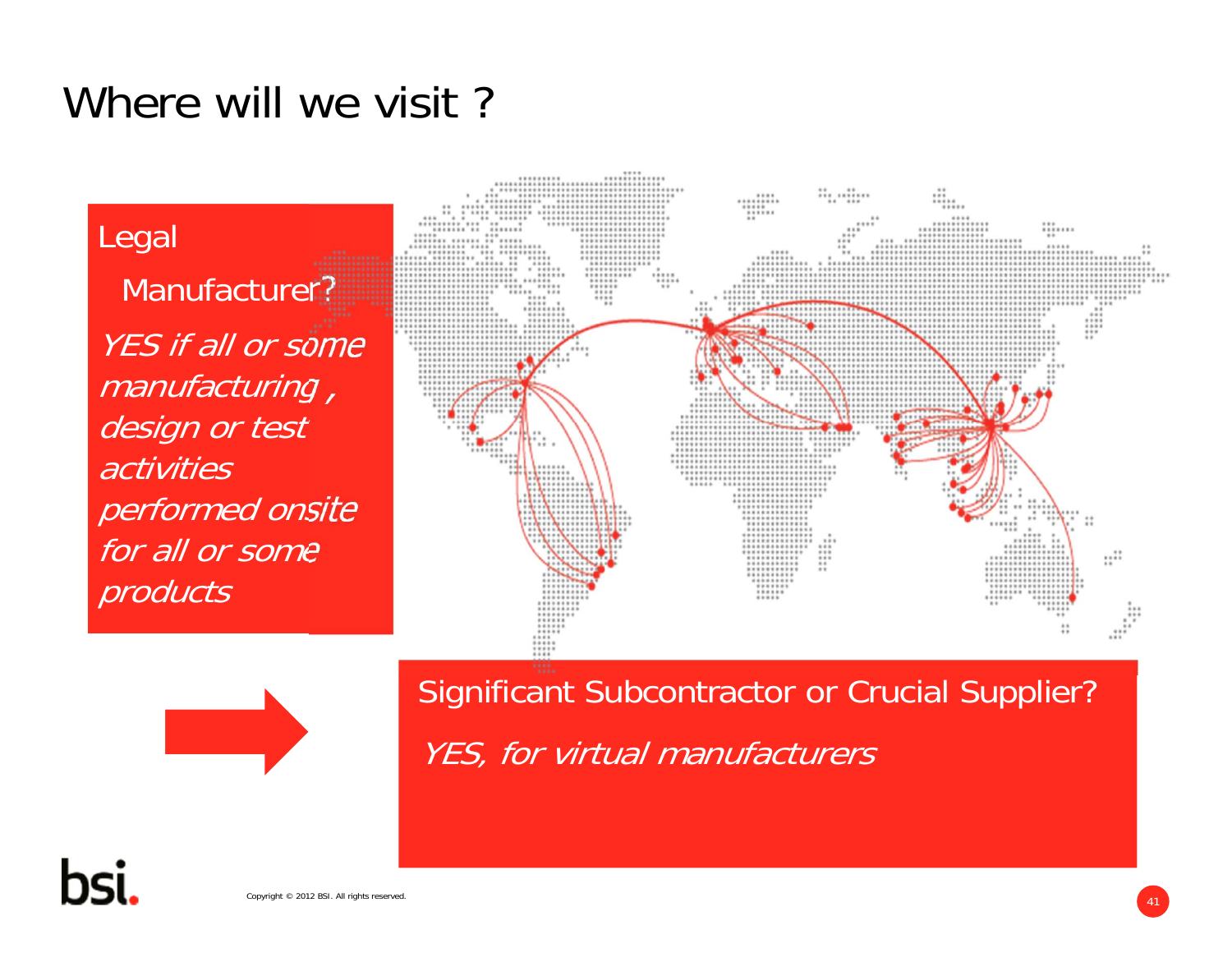# Where will we visit?

"…if this is likely to ensure more efficient control… in particular if the main part of the design development, manufacturing, testing or another crucial process is located with the subcontractor or supplier."

### Critical Subcontractor

E.g. Manufacturer of significant components, regulatory responsibility and / or activities essential for ensuring compliance with legal requirements. Design or software development, sterilisation, sterile packaging.

## Crucial Supplier

E.g. Manufacturer of finished devices, key sub-assembly. Critical raw materials such as silicone gel component for an implant, animal tissue for use in heart valve.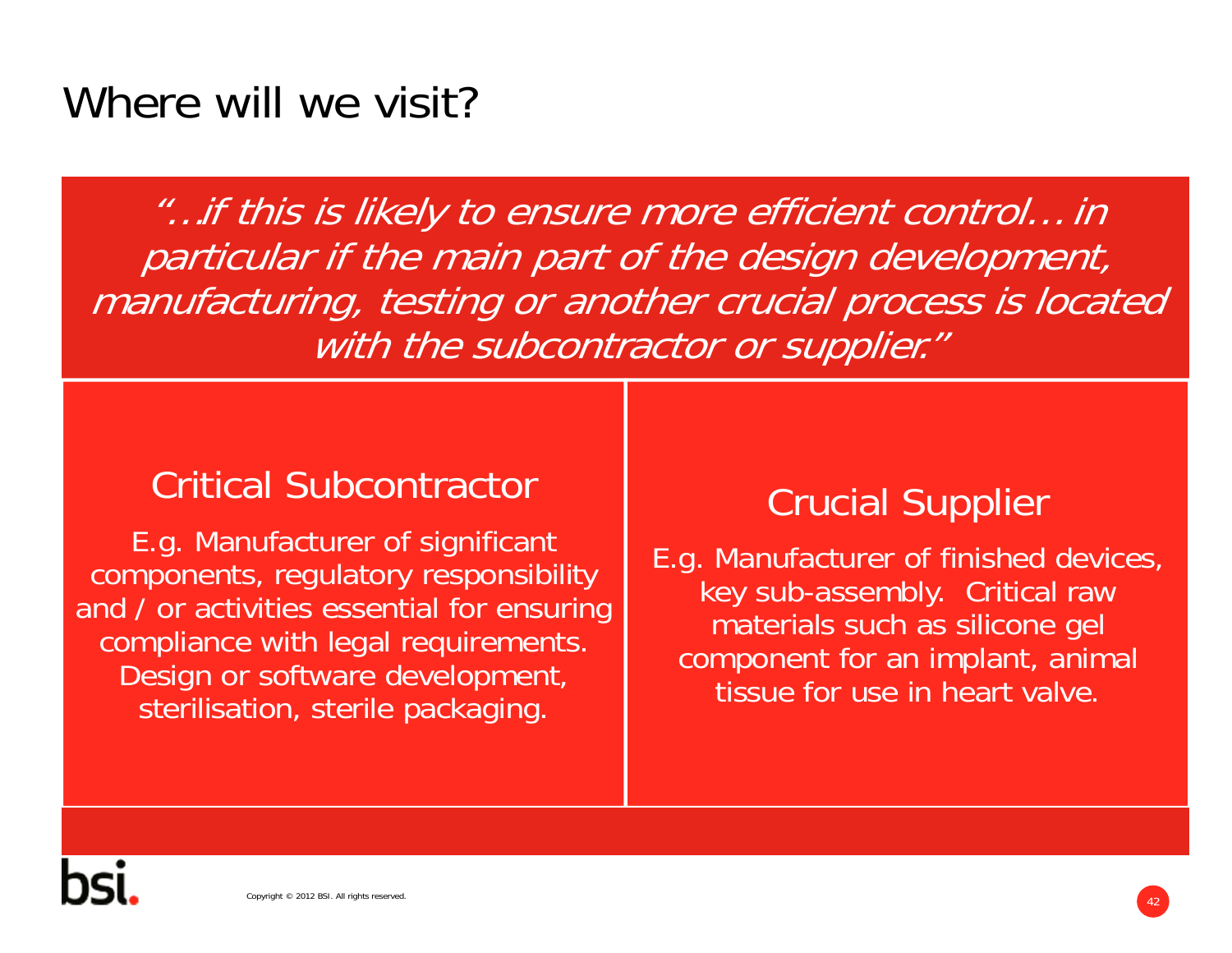# **How often?**

Per the Commission Recommendation & NB Code of Conduct

| <b>Minimum frequency in</b><br>number of years for an<br>unannounced visit | <b>Classification</b> |            |                                                   |                                                  |
|----------------------------------------------------------------------------|-----------------------|------------|---------------------------------------------------|--------------------------------------------------|
|                                                                            |                       | <b>Ila</b> | $I\mathbf{I}$<br><b>Annex</b><br><b>II List B</b> | III/<br><b>AIMD</b><br><b>Annex</b><br>II List A |
| <b>Normal conditions</b>                                                   | 3 yrs                 | 3 yrs      | 3 yrs                                             | 2 yrs                                            |
| Devices that are often non-<br>compliant                                   |                       |            | As frequently as needed                           |                                                  |
| <b>Specific reasons for suspicion</b>                                      | $2 \, yr$             | $2 \, yr$  | 1 <sub>yr</sub>                                   |                                                  |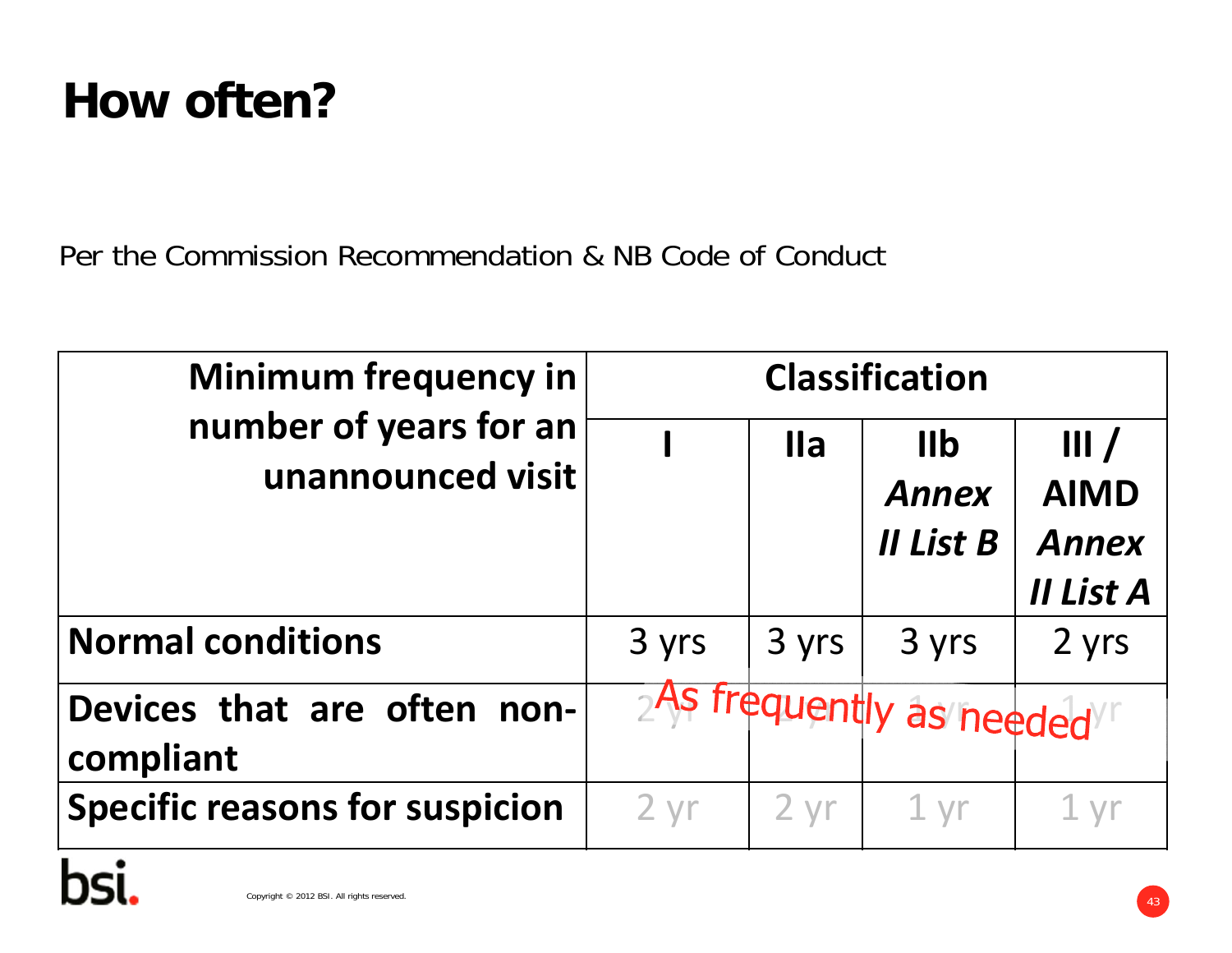# **For how long?**

# • Most Manufacturers

- Including small & medium sized facilities
- One day by two auditors

# • Very Large Manufacturers

- Several hundred employees +
- Four man-days (or more in extreme cases). Likely two assessors for two days
- Or an increase in frequency of visits

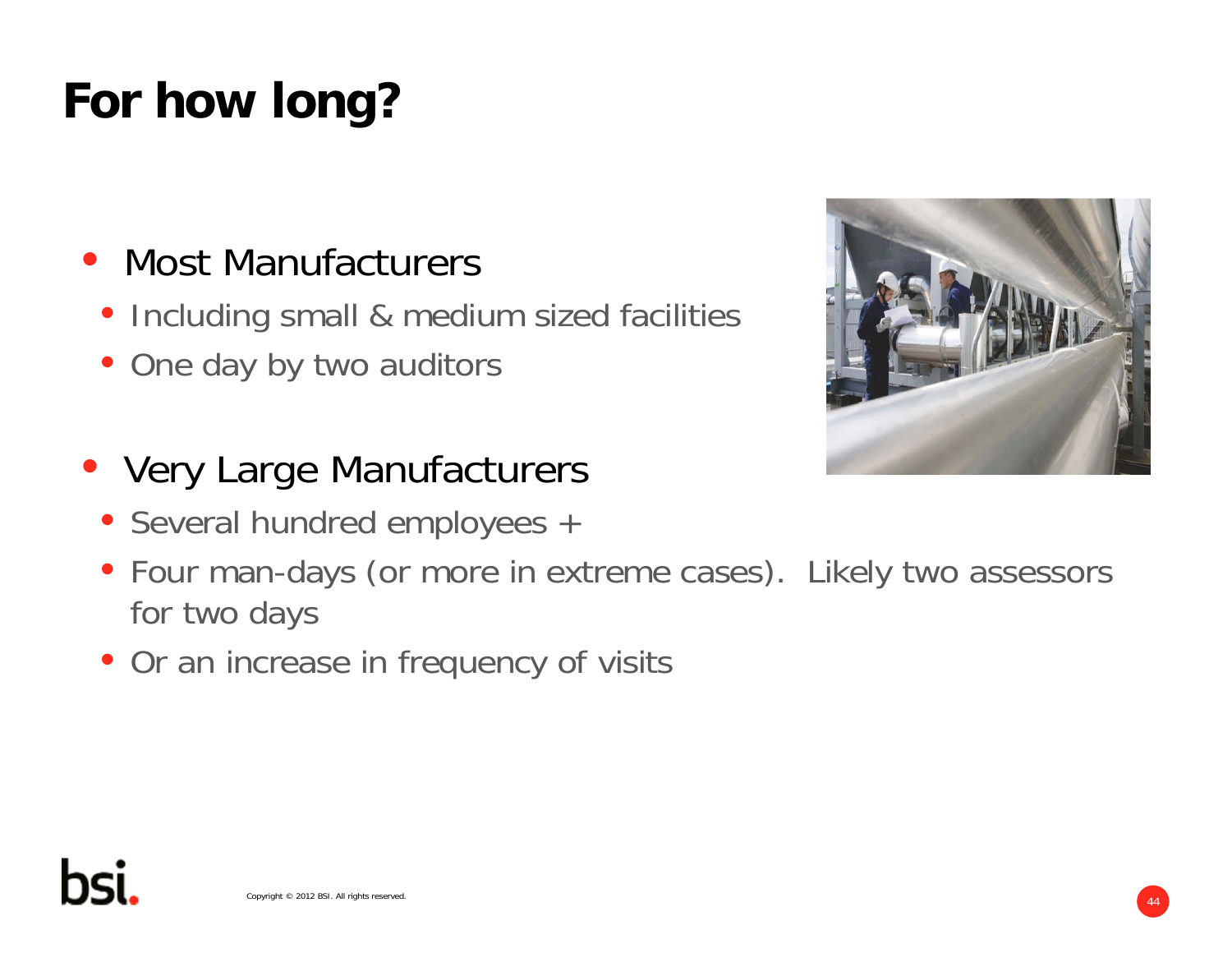# What will happen on the day?

BSI Assessors arrive onsite and present identification Request to speak to allocated contact or the most senior person on site Brief explanation of visit, but no formal opening meeting

Audit team progress swiftly to manufacturing area

Assessment team work together to audit all elements specified in the Commission Recommendation and identify areas / processes for further audit as part of the visit

Brief closing meeting, with details of findings where possible Report will be provided within approximately one week Follow up of any non-conformities through normal audit processes

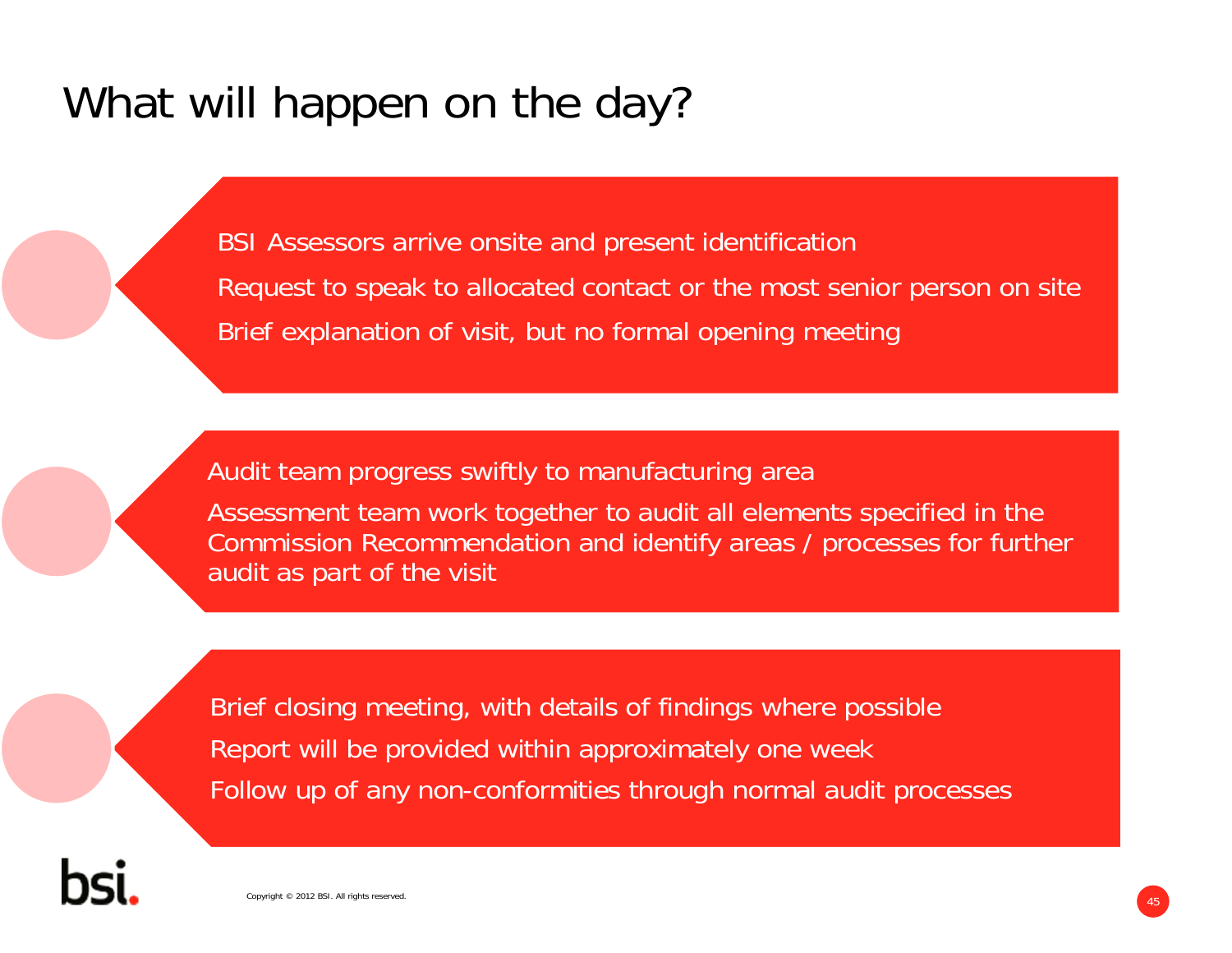# Any Questions



Paul BrooksSenior Vice President Healthcare Solutions +1-703-464-1923Paul.Brooks@BSIGroup.com

# http://medicaldevices.bsigroup.com/

http://medicaldevices.bsigroup.com/en-US/Our-services/Unannounced-audits-from-BSI/